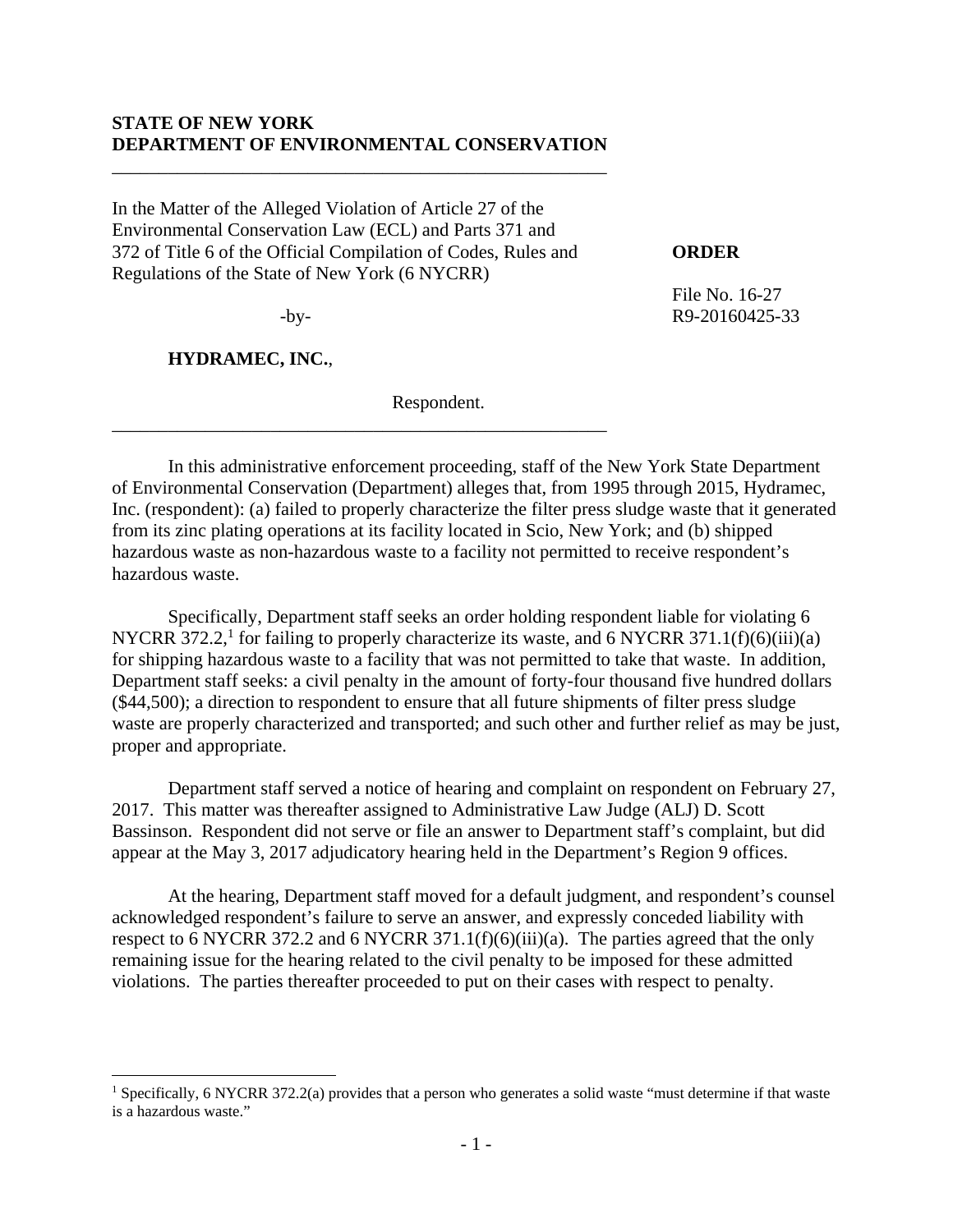The ALJ prepared the attached hearing report in which he found that respondent failed to answer the complaint, thereby defaulting, and that respondent admitted liability for the violations alleged in Department staff's complaint. The ALJ recommends that I (a) hold that respondent committed the violations alleged in the complaint; and (b) assess a civil penalty in the amount requested by Department staff -- forty-four thousand five hundred dollars (\$44,500) (see Hearing Report at 2, 18-19). I adopt the ALJ's hearing report as my decision in this matter, subject to my comments below.

#### Factual Background

Respondent owns and operates a facility in Scio, New York, that produces tool parts, a process that involves zinc plating operations, and generates, among other things, filter press sludge waste (see Hearing Report at 2, Findings of Fact Nos. 2-4). Respondent generates approximately one cubic yard of sludge per year (see Hearing Report at 2, Finding of Fact No. 4).

In 1995, respondent's contractor Safety-Kleen tested the sludge to determine whether it was a hazardous waste, and determined that the sludge was not hazardous waste. Safety-Kleen provided a total metals analysis to respondent, and a form stating that the sludge was "nonhazardous per TCLP [Toxicity Characteristic Leachate Procedure] LIMS #9505995" (see Hearing Report at 3, Findings of Fact Nos. 5-7). Based upon Safety-Kleen's report, respondent thereafter disposed each year approximately one cubic yard of filter press sludge waste as nonhazardous waste (see Hearing Report, Findings of Fact Nos. 9, 18).

During a routine inspection of the facility in 2015, Department staff reviewed the 1995 Safety-Kleen report and expressed concern that the data in the 1995 report did not support the conclusion that respondent's waste was non-hazardous. Neither respondent nor Safety-Kleen was able to locate and produce a copy of the actual TCLP analysis referred to in Safety-Kleen's 1995 report to respondent (see Hearing Report at 3-4, Findings of Fact Nos. 12-14).

Department staff requested that respondent have its filter press sludge waste tested again using a TCLP analysis and that respondent refrain from shipping waste off-site until the results of that analysis were provided. Respondent had the sludge tested by a different contractor. The report of the testing in 2015 reflected a chromium level which exceeded the 5 mg/l regulatory maximum concentration for the toxicity characteristic (see Hearing Report at 4, Finding of Fact Nos. 17, 18; see also 6 NYCRR 371.3[e]). Upon receipt of the results reflecting that the waste was indeed hazardous per TCLP, respondent began shipping the waste as hazardous waste (see Hearing Report at 4, Finding of Fact No. 18).

#### Discussion

Department staff's claims arise under the New York State statutory and regulatory scheme established to be consistent with the federal Resource Conservation and Recovery Act (RCRA), 42 U.S.C. 6901 et seq., which governs the generation, management, storage, treatment and disposal of hazardous waste (see ECL 27-0900). New York's program to enforce RCRA's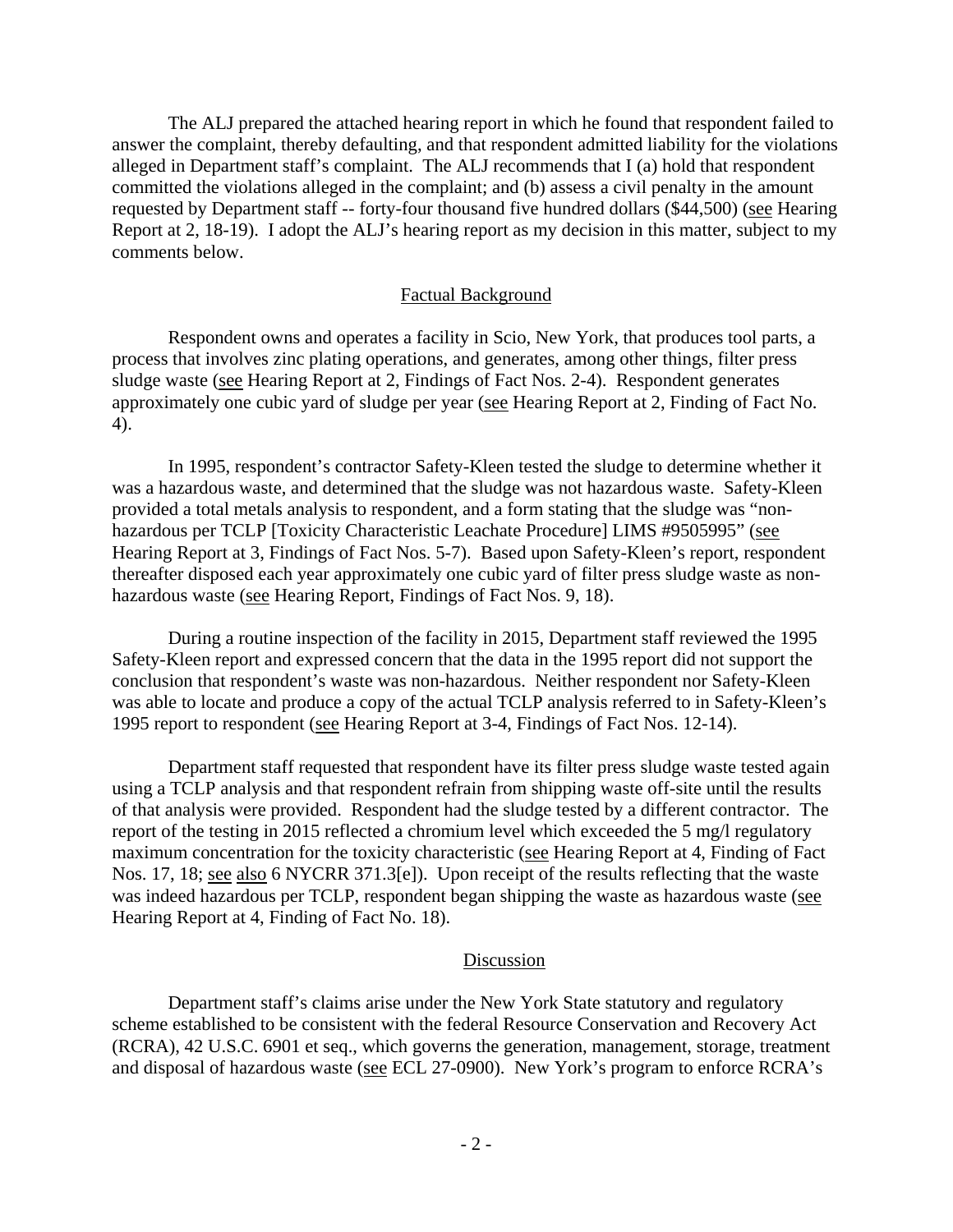requirements has been authorized by the federal Environmental Protection Agency (EPA) (see Hearing Report at 5-6).

 As found by the ALJ, respondent defaulted in answering the complaint and, at the hearing, expressly conceded liability (see Hearing Report at 2, 2 n. 1, and 6). I adopt the ALJ's recommendation to hold respondent liable for violating: (a) 6 NYCRR 372.2, by failing to properly characterize its filter press sludge waste; and (b) 6 NYCRR  $371.1(f)(6)(iii)(a)$ , by shipping its hazardous waste as non-hazardous waste to a facility not authorized to accept respondent's hazardous waste.<sup>2</sup>

#### Civil Penalty

Department staff alleges that respondent's violations occurred over a twenty (20) year period (1995 to 2015). Department staff utilized EPA's October 1990 RCRA Civil Penalty Policy (penalty policy) to calculate the civil penalty that it seeks in this proceeding. The ALJ notes, however, the penalty policy and its matrices for determining penalty ranges have been revised since 1990, and the more recent versions would apply to at least a portion of the period during which the violations occurred (see Hearing Report at 6 n. 4). The more recent versions of the penalty policy and penalty matrices contain higher penalties than the penalty policy which Department staff utilized (see id.).

As discussed by the ALJ, under the penalty policy, the penalty calculation includes determining a gravity-based penalty component, utilizing a "multi-day" component to account for a violation's duration; consideration of any economic benefit inuring to a violator because of non-compliance, and applying adjustment factors including degree of willfulness, good faith efforts to comply, history of non-compliance, and ability to pay (see Hearing Report at 6-9).

Applying these factors in the present case, Department staff determined that an appropriate penalty for respondent's violations would be forty-four thousand five hundred dollars (\$44,500) (see Hearing Exhibit 2 [penalty worksheet]). In so calculating, Department staff determined that both elements of the gravity-based penalty – potential for harm and extent of deviation from the applicable legal requirement – were "moderate," rather than "minor" or "major" (see Hearing Report at 10-12).

I agree with the ALJ that staff's determination to characterize these elements as "moderate" was appropriate. The results of the 2015 test of the sludge waste reflect that respondent's waste is hazardous. Thus, respondent disposed of hazardous waste improperly (see id. at 11). Respondent argues that staff should have characterized the violations as "minor," but mischaracterization and improper disposal of hazardous waste for many years does not create a "minor" potential for harm, and does not reflect a "minor" deviation from the statutory and regulatory requirements. I also agree with the ALJ's determination that Department staff's use of the "multi-day" penalty matrix in this matter was appropriate (see id. at 12-13).

<sup>&</sup>lt;sup>2</sup> I agree with the ALJ that it is unnecessary for me to direct respondent to ensure that all future shipments of its sludge are properly characterized and shipped (see Hearing Report at 19 n. 12). Respondent is already required to comply with applicable law.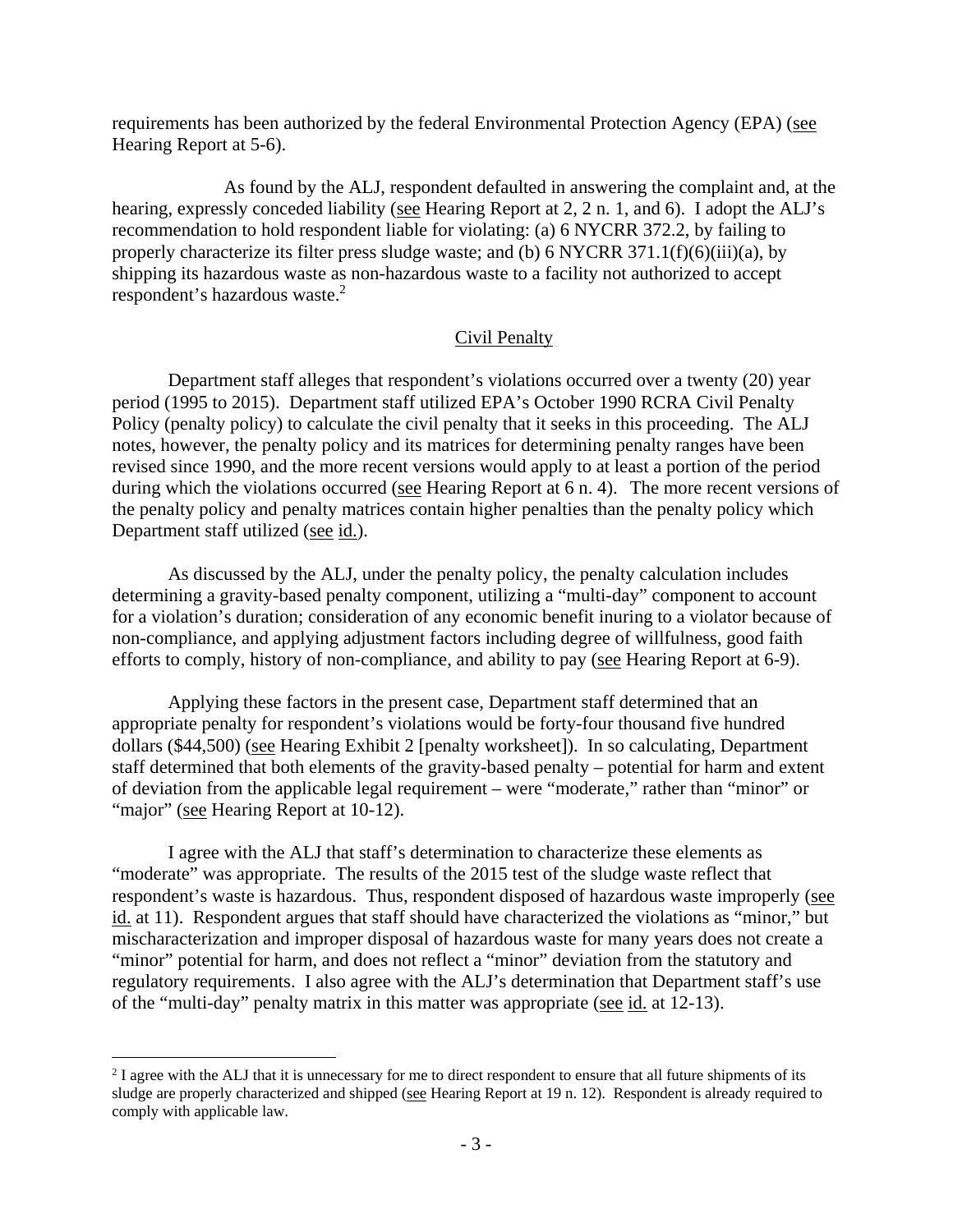Department staff exercised its discretion in several respects that resulted in a significantly lower penalty than Department staff could have sought under the penalty policy. As discussed by the ALJ:

- staff used the 1990 version of the penalty policy and its matrices. Penalty amounts in the more recent matrices are higher (see Hearing Report at 6 n. 4);
- $\blacksquare$  staff chose to assess a \$250 penalty figure, the lowest minimum daily penalty for "moderate-moderate" violations set forth in the penalty policy multi-day matrix (see id. at 16);
- staff treated the two violations as one for purposes of penalty calculation, so that the total penalty reflects only one penalty per day rather than two (see id.; see also id. at 13, and 13 n. 8);
- $\blacksquare$  staff did not add any economic benefit amount to the calculated penalty, even though respondent saved approximately \$527 per shipment by shipping the hazardous waste as non-hazardous (see id. at 13, 17); and
- $\blacksquare$  staff did not adjust the penalty for inflation (see id. at 17).

## Adjustment Factors

#### Ability to Pay

The ALJ found that respondent did not satisfy its burden to demonstrate that it lacked the ability to pay the penalty. The ALJ noted that respondent's documents establish that the company had a gross profit in 2014, 2015 and 2016, respondent has unrelated stock holdings of some value, and respondent owns its facility property and equipment without encumbrance (see Hearing Report at 14-15; see also id. at 4-5, Findings of Fact Nos. 19-26).

#### Good Faith

Both the RCRA statute and penalty policy require that a respondent's good faith be considered in establishing an appropriate penalty. There is a presumption against reducing a penalty based upon "good faith," where, as here, the "good faith" is merely coming into compliance after Department staff identifies a violation, as is the case here. The ALJ notes that the policy does allow for penalty mitigation when justified based on lack of willfulness or negligence (see Hearing Report at 15).

There is no dispute that, in 1995, respondent hired Safety-Kleen to determine whether respondent's waste sludge should be treated as a hazardous waste. Nor is there any dispute that the contractor concluded that the waste was non-hazardous, and represented to respondent that such conclusion was based on a TCLP analysis. Department staff acknowledges that respondent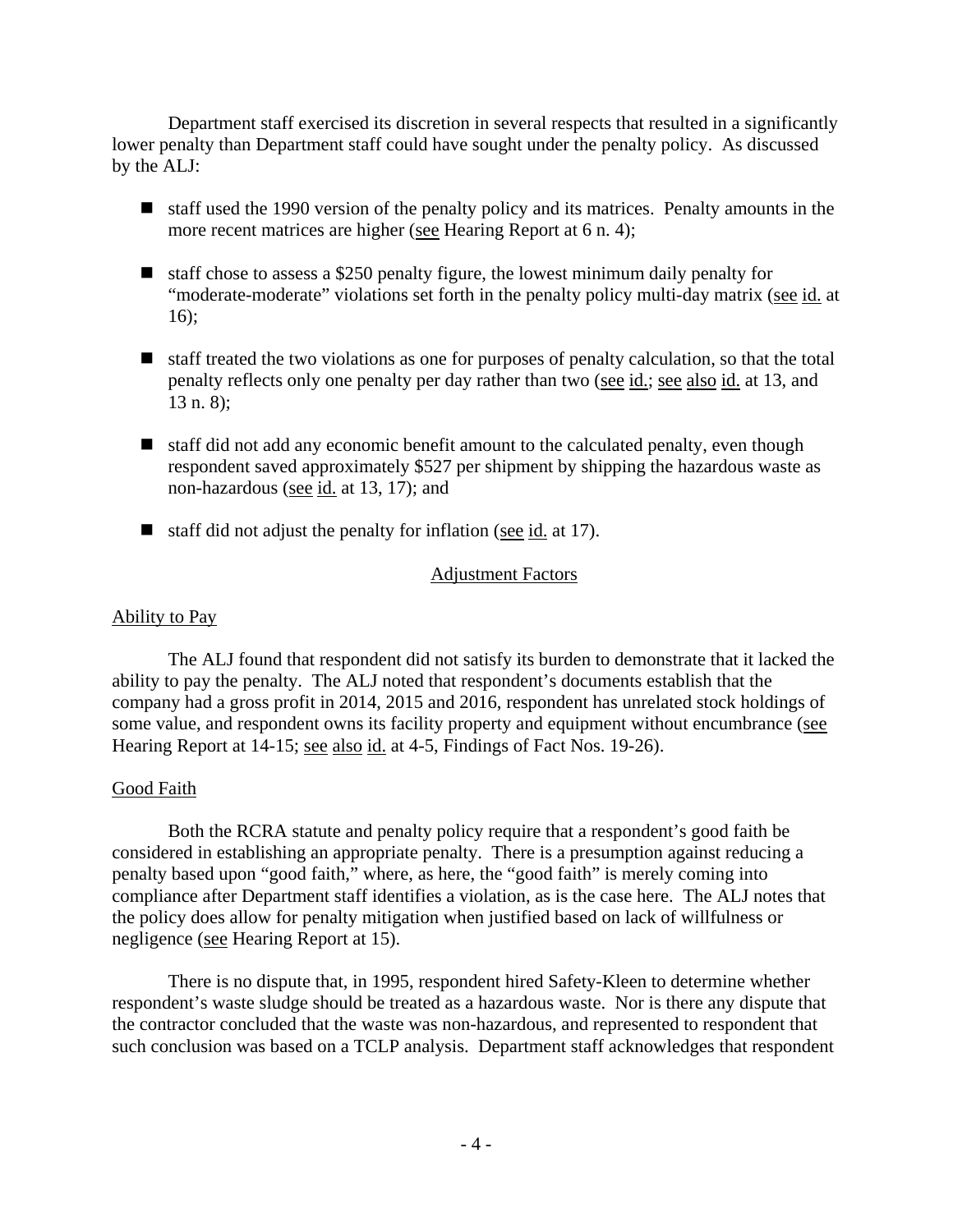reasonably relied on its contractor's representation (see id. at 3, Finding of Fact No. 8), and the record contains no evidence that respondent otherwise knew the waste was in fact hazardous.<sup>3</sup>

Respondent's manufacturing processes has not changed substantially since 1995 (see id. at 3, Finding of Fact No. 11), and the ALJ notes that Department staff cited no legal authority requiring additional, or periodic testing here. Moreover, when Department staff conducted a routine inspection of the facility in 2015, respondent cooperated in all respects (see id. at 4, Findings of Fact Nos. 15 [respondent arranged for new test, and withheld shipments of sludge pending results] and 18 [based on test results, respondent began shipping waste as hazardous, at greater cost]).

Respondent argues that the penalty sought by Department staff is not warranted and should be reduced. The most recent version of EPA's RCRA penalty policy does provide for a downward adjustment of up to ten percent of the gravity-based and multi-day penalty where a respondent "demonstrates a highly cooperative attitude" during the inspection and enforcement process (see id. at 17-18 [quoting RCRA Civil Penalty Policy, rev. June 2003]). This downward adjustment, however, is applicable only in the settlement context; the policy expressly states that administrative law judges should not consider this downward departure in an enforcement proceeding (see id.).

Moreover, respondent rejected a lower proposed penalty prior to the commencement of this proceeding, thereby imposing on Department staff the burden of commencing and pursuing this administrative enforcement proceeding (see Respondent's Hearing Exhibit R4 [reflecting proposed penalty of \$32,500]). Department staff also made a number of attempts to obtain from respondent documentation to support respondent's claimed inability to pay, but respondent failed to produce financial information until just a few days before the hearing (see Hearing Report at 18 [citing Department staff statements at hearing regarding "[d]ozens of interactions" with respondent, and testimony by respondent's president that there was "[n]o particularly good reason" that respondent delayed providing financial information to Department staff]).

In recommending that I approve Department staff's requested penalty, the ALJ found that Department staff took respondent's good faith into account in its penalty calculation (see id. at 16). Even under the 1990 penalty policy, the penalty in this case could have been significantly higher (see e.g. Hearing Report at 16 [discussing a penalty in the six figures]).

#### Look-Back Period

 $\overline{a}$ 

As the ALJ notes, both parties referred to a "look back" period which, under the 2003 Penalty Policy, provides that penalties should be calculated for violations that have occurred within five years of the date of the complaint (see Hearing Report at 17 n. 11; Hearing Transcript at 53, 78). Using this method for calculating the penalty would also support staff's penalty request (see Hearing Report at 17).

<sup>&</sup>lt;sup>3</sup> I note that Safety-Kleen was not named as a respondent, and no representative of Safety-Kleen was called to testify at the hearing.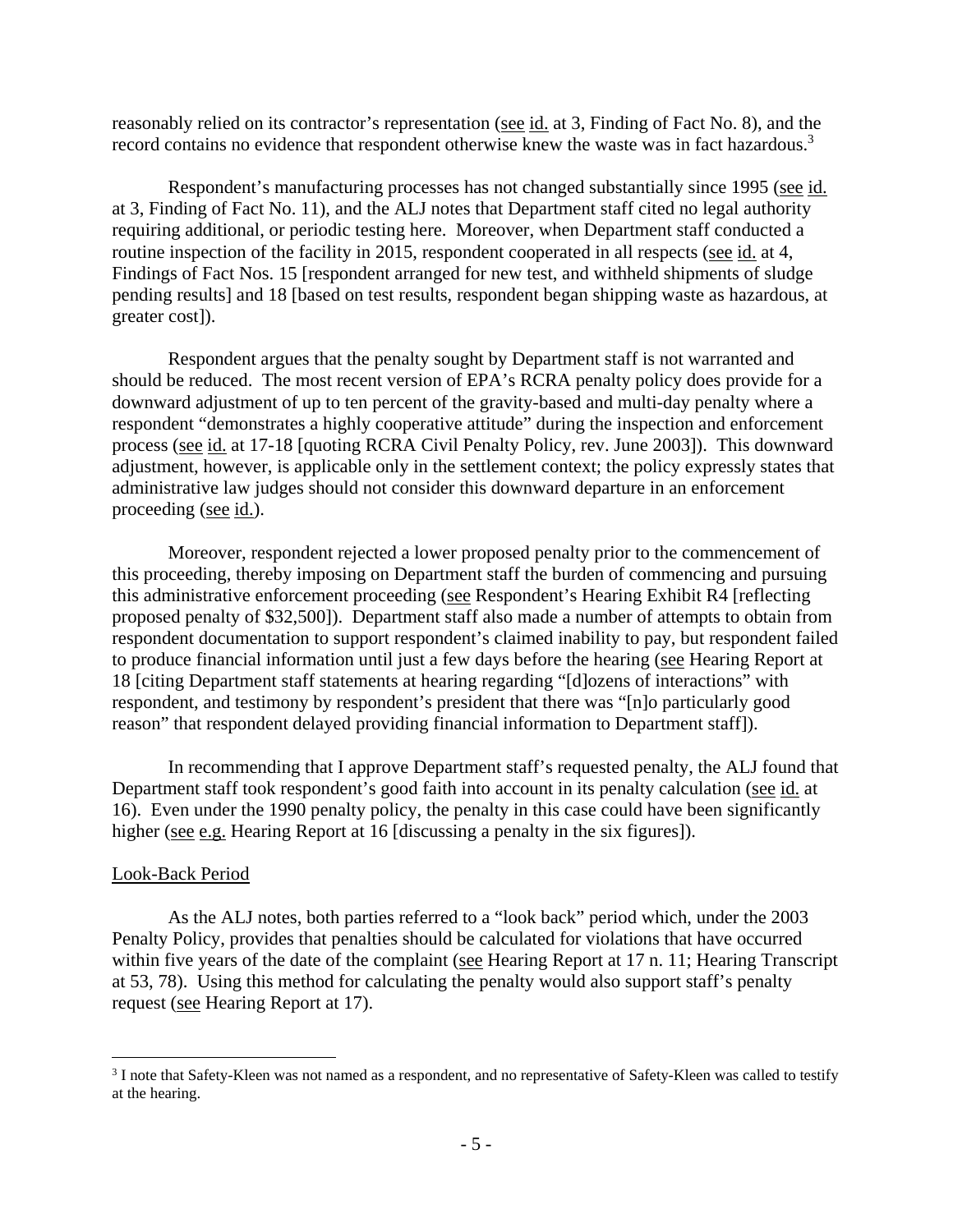# Conclusion

I concur with the ALJ that the civil penalty of forty-four thousand five hundred dollars (\$44,500) that Department staff requests is authorized and appropriate. In consideration of the record before me, however, I conclude that allowing for the payment of the civil penalty in installments over a six (6) month period would be appropriate. Respondent is directed to pay the civil penalty according to the following payment schedule:

- **fifteen thousand dollars (\$15,000) by January 15, 2018;**
- fifteen thousand dollars (\$15.000) by March 15, 2018; and
- fourteen thousand five hundred dollars (\$14,500) by May 15, 2018.

Each payment shall be submitted to the Department's Region 9 office.

**NOW, THEREFORE,** having considered this matter and being duly advised, it is **ORDERED** that:

- I. Respondent Hydramec, Inc. is adjudged to have violated (i) 6 NYCRR 372.2, by failing to properly characterize its waste; and (ii) 6 NYCRR  $371.1(f)(6)(iii)(a)$ , by shipping hazardous waste as non-hazardous waste to a facility not permitted to accept respondent's hazardous waste.
- II. Respondent Hydramec, Inc. is hereby directed to pay a civil penalty in the amount of forty-four thousand five hundred dollars (\$44,500) according to the following payment schedule:
	- **fifteen thousand dollars (\$15,000), by January 15, 2018;**
	- **fifteen thousand dollars (\$15,000), by March 15, 2018; and**
	- fourteen thousand five hundred dollars (\$14,500), by May 15, 2018.

Each of these payments shall be made by certified check, cashier's check or money order made payable to the New York State Department of Environmental Conservation, and sent to the following address:

> Office of General Counsel NYS Department of Environmental Conservation, Region 9 270 Michigan Avenue Buffalo, New York 14203-2999 Attn: Jennifer Dougherty, Esq.

III. Any questions or other correspondence regarding this order shall also be addressed to Jennifer Dougherty, Esq. at the address referenced in paragraph II of this order.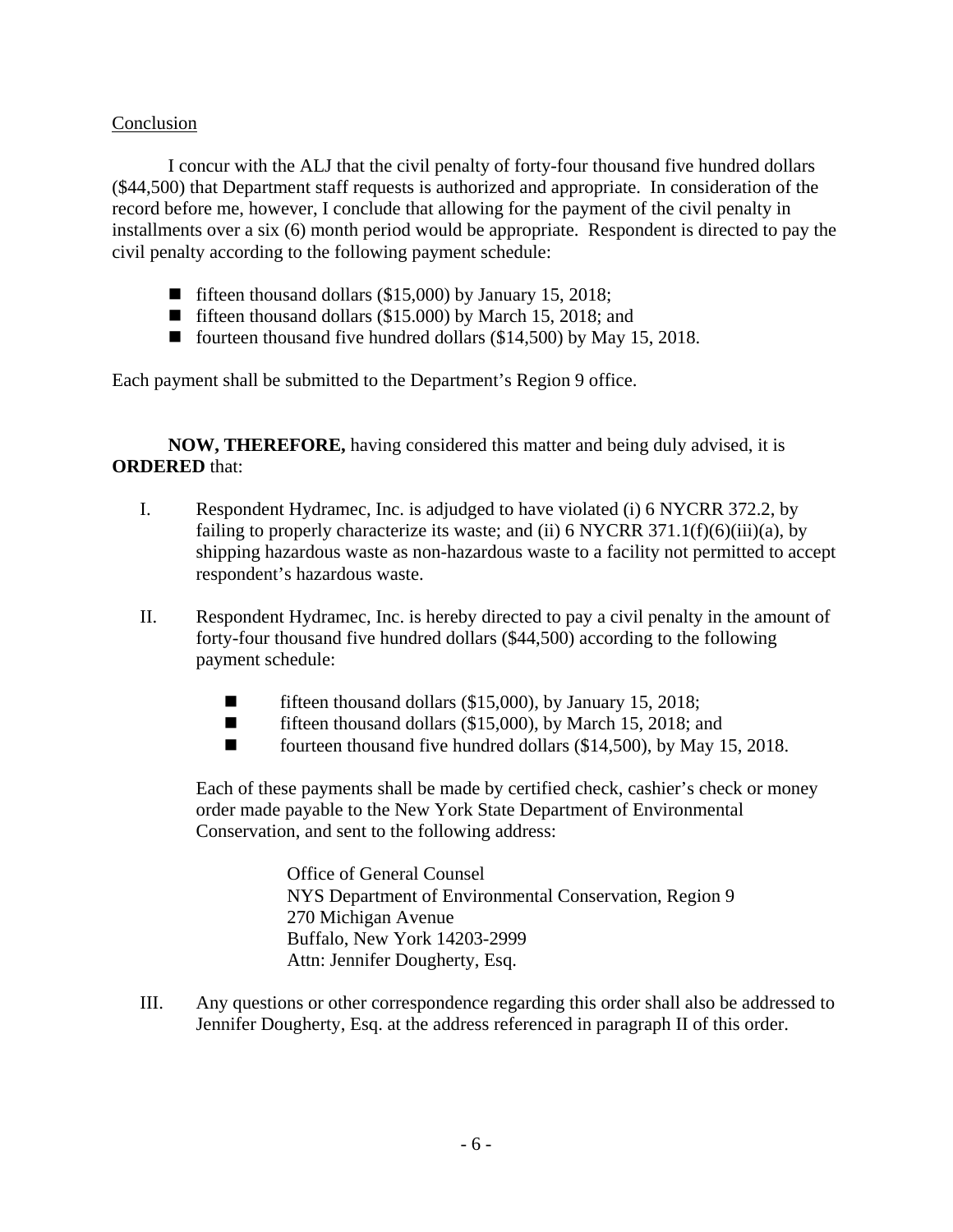IV. The provisions, terms and conditions of this order shall bind respondent Hydramec, Inc., and its agents, successors and assigns, in any and all capacities.

> For the New York State Department of Environmental Conservation

By: \_\_\_\_\_\_\_\_\_/s/\_\_\_\_\_\_\_\_\_\_\_\_

 Basil Seggos Commissioner

Dated: November 13, 2017 Albany, New York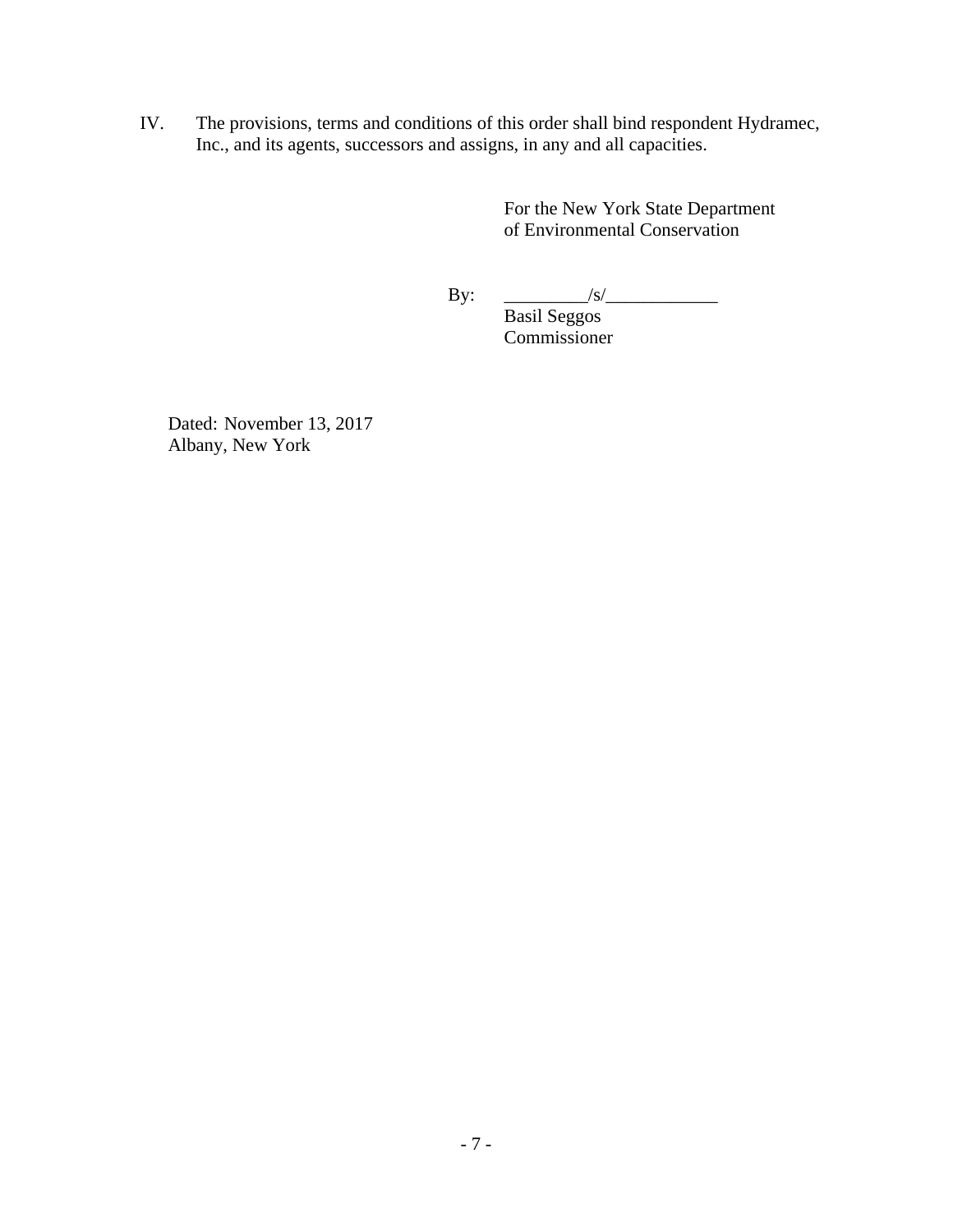#### **STATE OF NEW YORK DEPARTMENT OF ENVIRONMENTAL CONSERVATION**

\_\_\_\_\_\_\_\_\_\_\_\_\_\_\_\_\_\_\_\_\_\_\_\_\_\_\_\_\_\_\_\_\_\_\_\_\_\_\_\_\_\_\_\_\_\_\_\_\_\_\_\_\_

In the Matter of the Alleged Violation of Article 27 of the Environmental Conservation Law ("ECL") and Parts 371 and **HEARING**  372 of Title 6 of the Official Compilation of Codes, Rules and **REPORT**  Regulations of the State of New York ("6 NYCRR")

\_\_\_\_\_\_\_\_\_\_\_\_\_\_\_\_\_\_\_\_\_\_\_\_\_\_\_\_\_\_\_\_\_\_\_\_\_\_\_\_\_\_\_\_\_\_\_\_\_\_\_\_\_

#### **HYDRAMEC, INC.**,

Respondent.

#### I. Background

This administrative enforcement proceeding concerns allegations that respondent Hydramec, Inc. ("respondent"), a New York business corporation that owns a tool parts manufacturing facility located at 4393 River Street, Scio, New York, violated 6 NYCRR parts 371 and 372 by failing to properly characterize its waste, and by shipping hazardous waste as non-hazardous waste to a facility not permitted to receive hazardous waste, on at least twenty occasions between 1995 and 2015.

Staff commenced this proceeding by personal service of a notice of hearing and complaint on Gregg Shear, CEO of respondent Hydramec, Inc. on February 27, 2017. See Affidavit of Personal Service of Environmental Conservation Officer Russell Calanni sworn to May 5, 2017. The complaint asserts two causes of action, alleging that respondent violated (i) 6 NYCRR § 372.2 from 1995 to 2015 by failing to properly characterize its waste; and (ii) 6 NYCRR § 371.1(f)(6)(iii)(a) by shipping hazardous waste on at least twenty occasions to a facility not permitted to accept hazardous waste. Staff requests that the Commissioner issue an order: (i) finding that respondent committed the violations; (ii) directing respondent to pay a civil penalty in the amount of forty-four thousand five hundred dollars (\$44,500); (iii) directing respondent to ensure that all future shipments of filter press sludge are properly characterized and shipped; and (iv) for such other and further relief as may be just, proper and appropriate. See Complaint at fourth unnumbered page, Wherefore Clause ¶¶ I-V.

 On May 3, 2017, an adjudicatory hearing was held before the undersigned administrative law judge at the Region 9 offices of the New York State Department of Environmental Conservation ("Department"), 270 Michigan Ave., Buffalo, New York. Jennifer Dougherty, Esq. represented Department staff, and Karim A. Abdulla, Esq. represented respondent.

At the beginning of the hearing, counsel for staff moved orally for a default judgment pursuant to 6 NYCRR § 622.15, stating that respondent was served with the notice of hearing and complaint and failed to serve an answer. Counsel also submitted a proposed order. See

 File No. 16-27 -by-<br>R9-20160425-33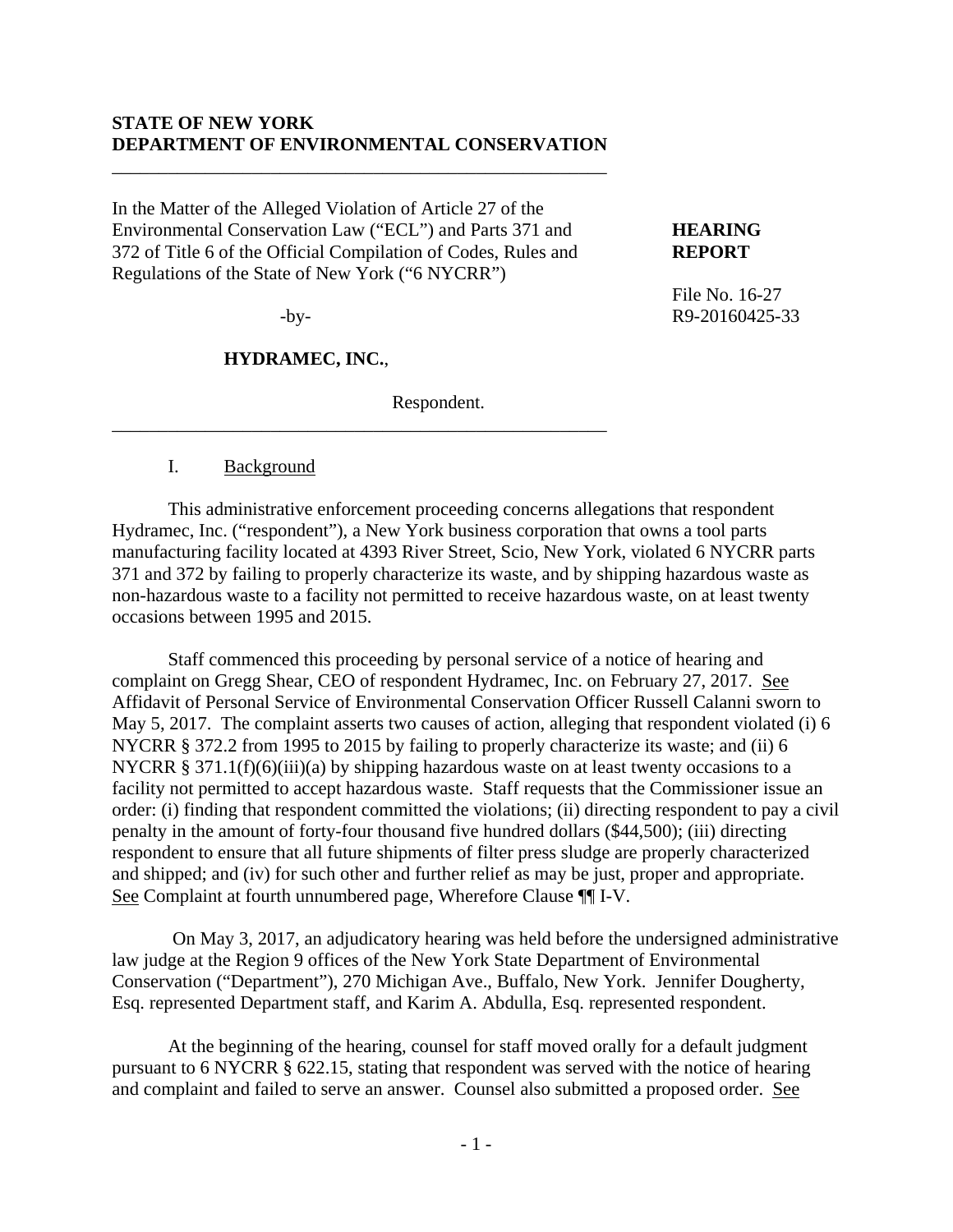Hearing Transcript ("Hearing Tr.") at 4:14-22. Respondent's counsel acknowledged service of the notice of hearing and complaint, and acknowledged respondent's failure to serve an answer. See id. at 4:25-5:2, 6:2-6.

Prior to opening statements at the adjudicatory hearing, counsel for respondent conceded liability, see Hearing Tr. at  $7:17-19$ ,<sup>1</sup> and stated that the only remaining issue was the appropriate amount of penalty. See id. at 5:6-7 ("The issue has been that of the appropriate penalty to be applied in this case"). The hearing thereafter proceeded with respect to the issue of civil penalty for the admitted violations. Each side called one witness to testify: Department staff called DEC engineer Kathleen Emery, and respondent called Gregg Shear, President of Hydramec, Inc. Eleven exhibits were entered into evidence. $2$ 

As discussed below, I find that (i) respondent failed to answer the complaint, thereby defaulting and admitting the factual allegations in the complaint; and (ii) at the hearing on the record, respondent affirmatively admitted liability for the violations alleged in the complaint. I recommend that the Commissioner (i) hold that respondent committed the violations alleged in the complaint; and (ii) assess a civil penalty in the amount requested by staff, \$44,500.

# II. Findings of Fact

- 1. Respondent Hydramec, Inc. ("respondent") is an active domestic business corporation in the State of New York. See Complaint ¶ 3; see also New York State Department of State Division of Corporations, Corporation and Business Entity Database, https://appext20.dos.ny.gov/corp\_public/CORPSEARCH.ENTITY\_SEARCH \_ENTRY , enter search term "Hydramec, Inc."3
- 2. Respondent owns and operates a company that produces and manufactures tool parts, located at 4393 River Street, Scio, New York. See Complaint ¶ 4.
- 3. Respondent's manufacturing process involves zinc plating operations, which generate, among other things, filter press sludge. See Complaint ¶¶ 11-12.
- 4. Respondent generates approximately one cubic yard of sludge per year. See Testimony of Kathleen Emery, Hearing Tr. at 24:7-10.

<sup>&</sup>lt;sup>1</sup> Counsel for respondent repeated this concession during his closing argument. See Tr. at 77:5-8 ("We don't dispute that there was a violation here, that there was material improperly classified and improperly sent out").

 $2$  A list of the exhibits received into evidence is attached hereto as Appendix A. Counsel for staff stated at the hearing that an affidavit of service of the notice of hearing and complaint was being re-signed and notarized that day, but inadvertently failed to offer it into evidence at the hearing, instead emailing it later to respondent's counsel and the undersigned. Respondent did not object to its submission, and I have accepted the affidavit of service into evidence as staff exhibit 3.

<sup>&</sup>lt;sup>3</sup> I take official notice of the information in the Department of State's website database pursuant to 6 NYCRR § 622.11(a)(5).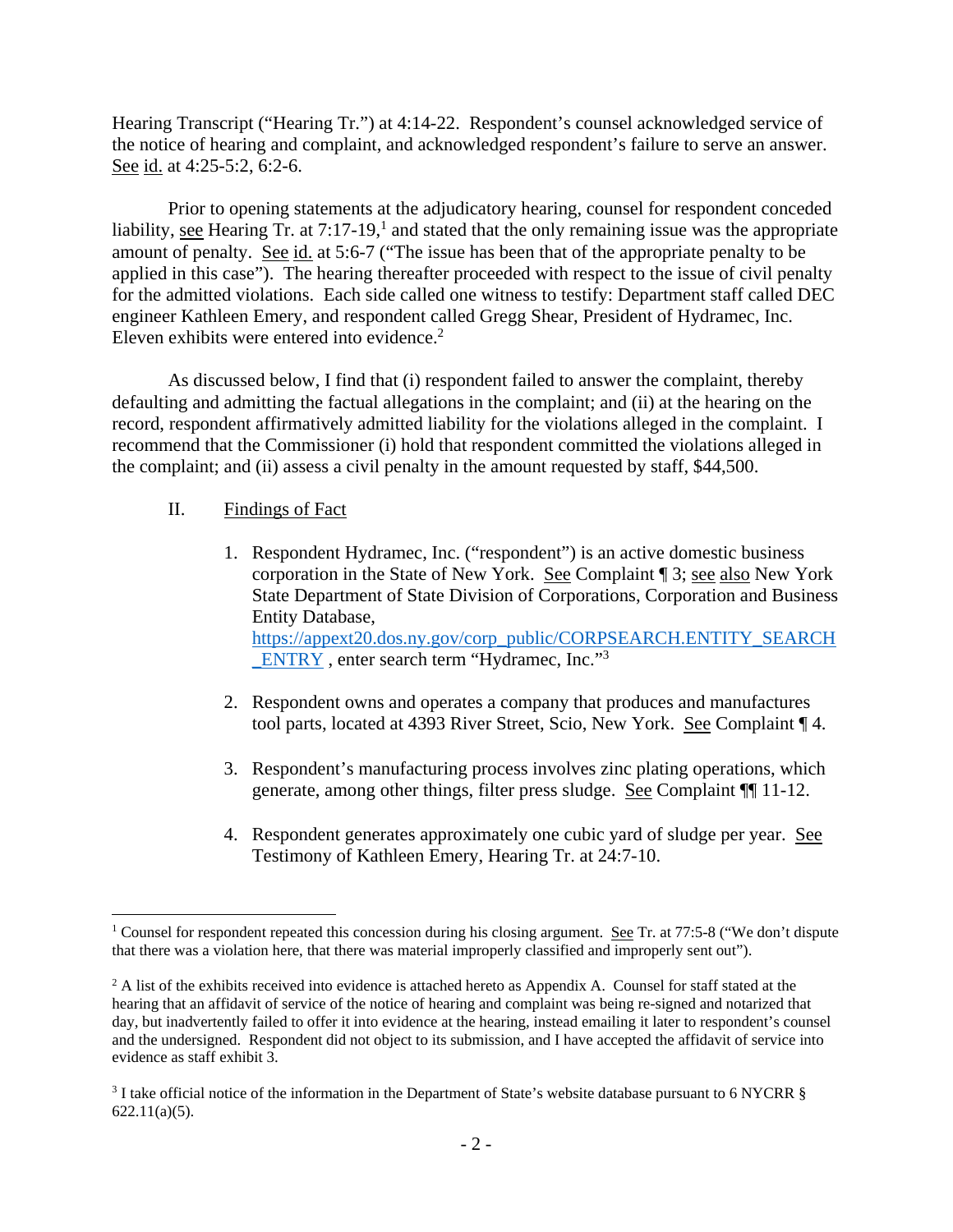- 5. In 1995, respondent contracted with Safety-Kleen to test the sludge to determine whether it should be characterized as hazardous waste and be disposed of accordingly. See Complaint ¶¶ 14-15; Testimony of Kathleen Emery, Hearing Tr. at 28:16-19, 43:9-14.
- 6. Safety-Kleen analyzed the sludge, and provided a total metals analysis with a December 11, 1995 letter that stated "Hazardous Waste Class: None." See Complaint ¶¶ 16, 18.
- 7. Safety-Kleen also provided a "Waste Prequalification Evaluation form" that stated the waste sludge was "non-hazardous per TCLP [Toxicity Characteristic Leachate Procedure] LIMS #9505995." See Complaint ¶ 19; see also Testimony of Kathleen Emery, Hearing Tr. at 34:18-35:1 (Safety-Kleen report included the statement that the waste was nonhazardous per TCLP); id. at 43:15-17 (test results indicated sludge not hazardous per TCLP analysis); id. at 36:10-25 (counsel for the parties agree that Safety-Kleen had characterized its 1995 analysis as a TCLP analysis).
- 8. Given Safety-Kleen's analysis of the waste, staff believes there was no basis for respondent to question the analysis. See Testimony of Kathleen Emery, Hearing Tr. at 35:2-10.
- 9. Based upon Safety-Kleen's 1995 characterization of the sludge waste as nonhazardous, respondent shipped approximately one cubic yard of the sludge for disposal each year as non-hazardous waste. See Complaint ¶ 20.
- 10. Following Safety-Kleen's 1995 testing and characterization of respondent's sludge waste, respondent did not have its waste tested again until 2015. See Complaint ¶ 25; see also Testimony of Kathleen Emery, Hearing Tr. 30:4-8 (waste was characterized improperly for 20 years, since 1995); Testimony of Gregg Shear, Hearing Tr. at 58:4-10 (respondent had waste re-tested in 2015).
- 11. Respondent's manufacturing processes have remained substantially the same since 1995. Complaint ¶ 22.
- 12. In October 2015, DEC engineer Kathleen Emery conducted a routine hazardous waste inspection of respondent's facility. Testimony of Kathleen Emery, Hearing Tr. at 32:2-9.
- 13. Based upon her review of the 1995 Safety-Kleen report, Ms. Emery expressed concern as to whether the 1995 testing data supported the determination that the sludge waste was non-hazardous. Testimony of Kathleen Emery, Hearing Tr. at 34:7-17; see also id. at 35:5-8 ("when I scanned the numbers, it appeared to me as though right away the numbers seemed very high").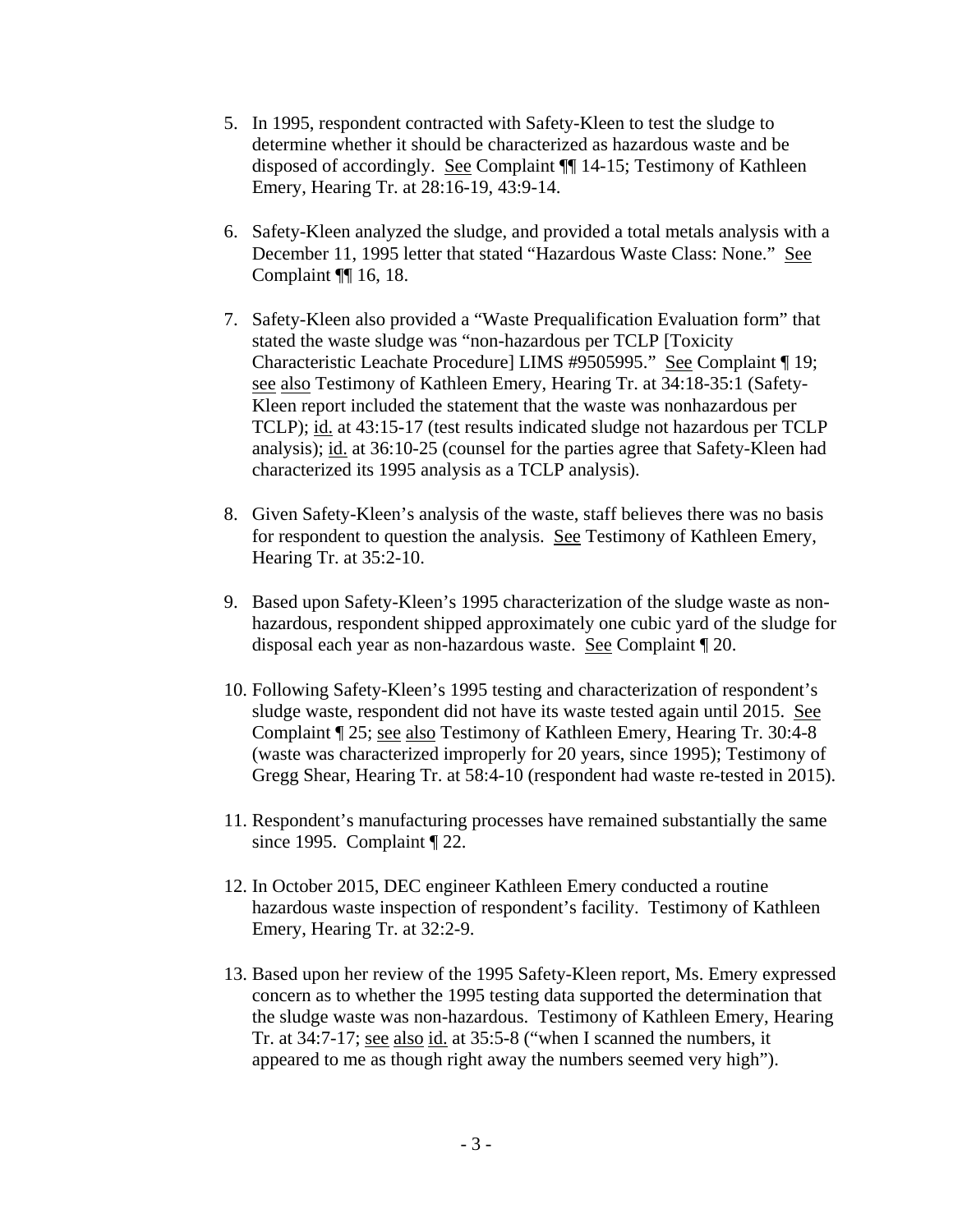- 14. The copy of the 1995 Safety-Kleen report provided to Department staff did not include a TCLP analysis, and neither respondent nor Safety-Kleen has produced a TCLP analysis to support the statement in the 1995 Safety-Kleen report that the waste sludge was "non-hazardous per TCLP LIMS #9505995." Complaint ¶¶ 23-24; see also Hearing Tr. at 15:10-18 (respondent's counsel's opening statement that respondent contacted Safety-Kleen at request of DEC engineer, and Safety-Kleen informed respondent on November 20, 2015 that it could not locate a TCLP analysis for the sludge).
- 15. Upon request of the Department, respondent arranged for sludge to be characterized pursuant to TCLP, and withheld shipment of sludge pending results of the test using a TCLP analysis. See Complaint ¶ 26; see also Testimony of Gregg Shear, Hearing Tr. at 58:7-10, and Hearing Exhibit ("Hearing Ex.") R2 (Pace Analytical Laboratory Report dated December 9, 2015).
- 16. The sample was taken on November 25, 2015, the results were received in December 2015 and were forwarded to Ms. Emery in January 2016. See Hearing Tr. at 15:16-23 (respondent's counsel's opening statement).
- 17. The report of the testing of the sludge in 2015 reflected that chromium levels in the sludge were 24.0 mg/l, which exceeds the 5mg/l regulatory maximum concentration level for the toxicity characteristic of solid waste. See Hearing Ex. R2; see also 6 NYCRR § 371.3(e)(1), Table 1; Hearing Tr. at 15:16-16:3 (respondent's counsel's opening statement).
- 18. Based upon the results of the 2015 test of the sludge, respondent shipped waste sludge for disposal as hazardous waste. It cost approximately \$500 more to ship respondent's waste as hazardous waste than as non-hazardous waste. See Testimony of Gregg Shear, Hearing Tr. at 59:20-60:20; see also Hearing Tr. at 17:3-10 (respondent's counsel's opening statement); 78:25-79:2 (counsel statement that the economic benefit was \$527.88).
- 19. Respondent's Form 1120S tax return for tax year 2014 ("2014 Return") reflects gross receipts of \$1,928,191 and a gross profit of \$508,829. See Hearing Ex. R5; see also Testimony of Gregg Shear, Hearing Tr. at 64:17-25.
- 20. Respondent's Form 1120S tax return for tax year 2015 ("2015 Return") reflects gross receipts of \$1,897,383 and a gross profit of \$656,360. See Hearing Ex. R6.
- 21. Respondent's Form 1120S tax return for tax year 2016 ("2016 Return") reflects gross receipts of \$1,489,427, total sales of \$1,475,225, and a gross profit of \$320,729. See Hearing Ex. R7; see also Testimony of Gregg Shear, Hearing Tr. at 65:1-7.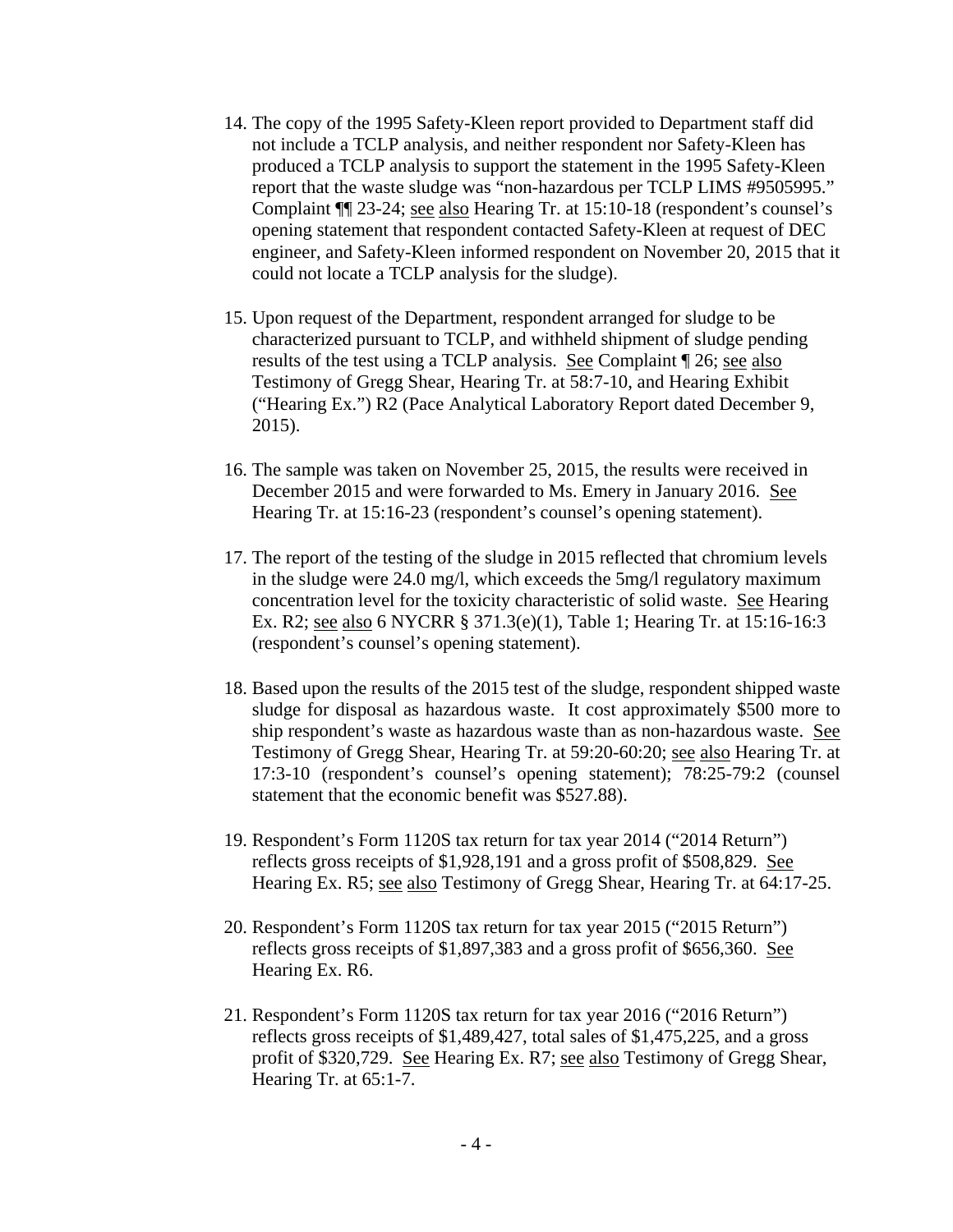- 22. According to respondent's president Gregg Shear, the company is in "significantly worse" financial shape in 2017 than it was in 2014. See Testimony of Gregg Shear, Hearing Tr. at 65:18-25; see also id. at 67:2-6 (gross sales down approximately 25%, and gross profit down by more than 35%, between 2014 and 2016).
- 23. In 2016, respondent sold approximately \$100,000 of "Snap On" stock. See Testimony of Gregg Shear, Hearing Tr. at 66:21-24; see also Hearing Ex. R7 at ninth unnumbered page, Schedule L, "Other Investments" (stating that "Investments – Snap On" totaled \$270,027 at the beginning of the tax year, and totaled \$173,204 at the end of the year).
- 24. As of April 28, 2017, respondent owned 500 shares of Snap-On Incorporated stock. See Hearing Ex. R8, Financial Statement of Hydramec, Inc., at 4, ¶ 15; see also Testimony of Gregg Shear, Hearing Tr. at 75:11-15; Hearing Ex. R7 at ninth unnumbered page, Schedule L, "Other Investments" (stating that "Investments – Snap On" totaled \$173,204 at the end of the 2016 year).
- 25. Respondent has one outstanding loan in the amount of "about \$50,000 right now," which is "almost paid off." Testimony of Gregg Shear, Hearing Tr. at 74:15-75:6.
- 26. Respondent owns the real property at its facility located at 4393 River Street, Scio, New York and the manufacturing machinery in the building on the property. See Hearing Ex. R8, at  $6, \P 22(A)$ . There are no encumbrances against the real property owned by respondent, including but not limited to mortgages and liens, "other than the usual utility easements." Id. at 7,  $\P$ 22(C).
- 27. Department staff utilized the October 1990 Resource Conservation and Recovery Act ("RCRA") Civil Penalty Policy ("1990 Penalty Policy") to calculate the civil penalty that it seeks in this proceeding. See Testimony of Kathleen Emery, Hearing Tr. at 20:12-21:6; see also Hearing Ex. 1.

#### III. Discussion

The federal Resource Conservation and Recovery Act ("RCRA"), 42 U.S.C. §§ 6901 et seq., was enacted to reduce or eliminate the generation of hazardous waste as expeditiously as possible, and to treat, store and dispose of hazardous waste "so as to minimize the present and future threat to human health and the environment." 42 U.S.C. § 6902(b).

Although RCRA is a comprehensive federal statutory and regulatory scheme, states retain the authority to regulate hazardous waste so long as the state's statutory and regulatory scheme is at least as stringent as the federal program, and the state's program is authorized by the federal Environmental Protection Agency ("EPA"). New York has enacted its own statutory and regulatory scheme, see ECL article 27, title 9, intended to regulate the management of hazardous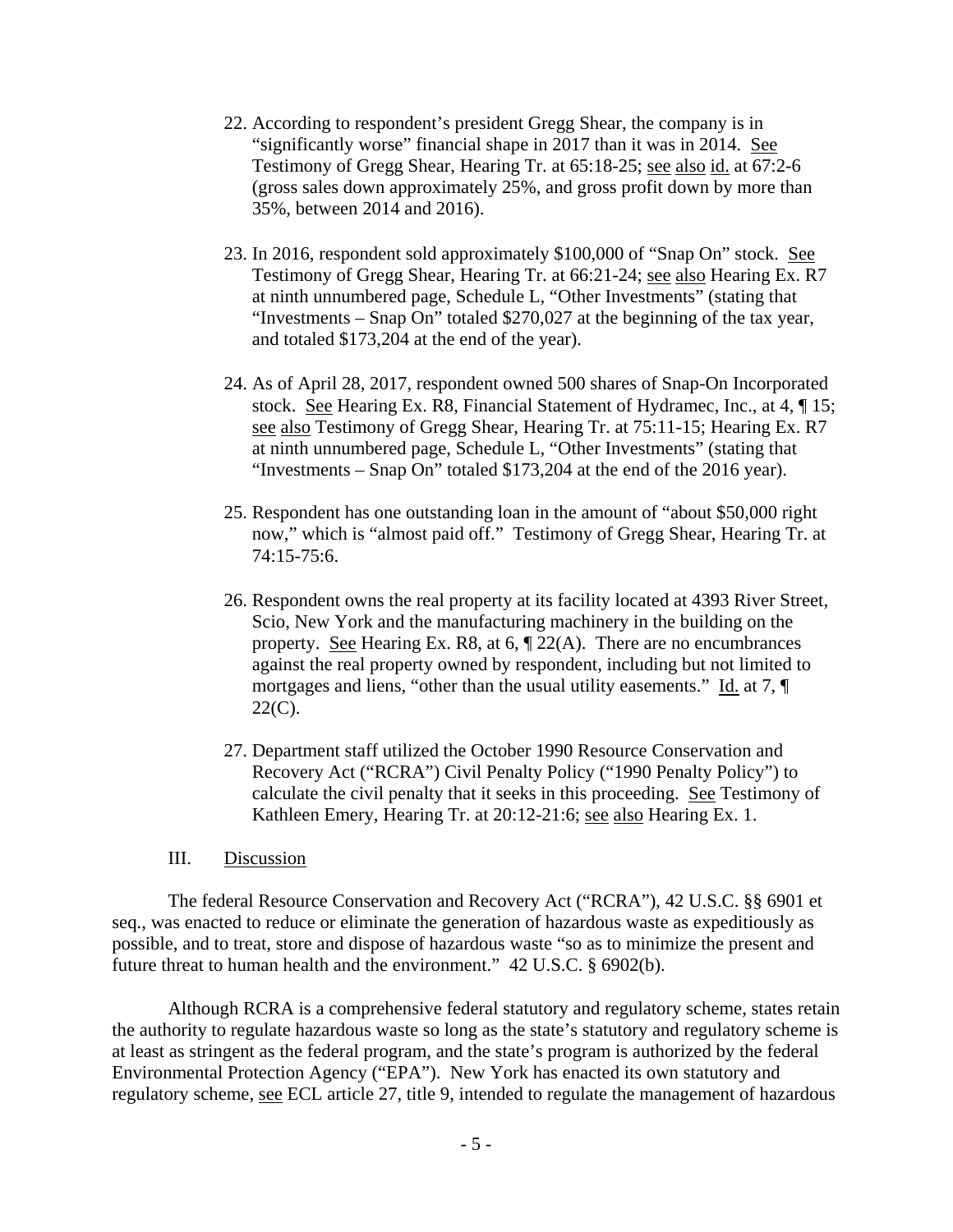waste "in a manner consistent with" RCRA. ECL § 27-0900. New York is an "authorized" state with respect to enforcement of RCRA's requirements. See e.g. http://www.dec.ny.gov/chemical/60828.html.

As discussed above, respondent conceded liability on the record at the hearing. Thus, I am recommending that the Commissioner hold respondent liable for violating: (i) 6 NYCRR § 372.2 by failing to properly characterize the waste generated by its zinc-plating operations; and (ii) 6 NYCRR § 371.1(f)(6)(iii)(a) by shipping its hazardous waste as non-hazardous waste to a facility not permitted under 6 NYCRR part 373 (hazardous waste regulations). As the parties agreed, the sole issue at the hearing related to the amount of the civil penalty sought by Department staff.

## A. RCRA Civil Penalty Policy

Department staff utilized the 1990 Penalty Policy to calculate the penalty that it seeks from respondent. See Hearing Tr. at 20:12-21:6.<sup>4</sup> The 1990 Penalty Policy provides a "penalty calculation system" consisting of four elements: (1) determining a gravity-based penalty from a penalty assessment matrix; (2) adding a "multi-day" component to account for a violation's duration; (3) adjusting the penalty amount up or down based upon case-specific circumstances; and (4) adding the appropriate economic benefit gained through non-compliance. See Hearing Ex. 1, 1990 Penalty Policy. A penalty calculation "shall take into account the seriousness of the violation and any good faith efforts to comply with applicable requirements." 42 U.S.C. § 6928(a)(3); see also RCRA Civil Penalty Policy (rev. June 2003) ("2003 Penalty Policy"), at § I.

# 1. Gravity-Based Penalty Component

The gravity-based component of the penalty calculation "is a measure of the seriousness of a violation," and is comprised of two elements: (1) potential for harm; and (2) extent of deviation from a statutory or regulatory requirement. See 1990 Penalty Policy, at 12.

# a. Potential for Harm

 $\overline{a}$ 

The potential for harm from noncompliance is determined using two factors: (1) risk of human or environmental exposure to hazardous waste or constituents; and (2) adverse effect noncompliance may have on the statutory/regulatory purposes/procedures for RCRA program implementation. See id. at 12-13. The risk of exposure depends on the likelihood and degree of exposure, and the potential seriousness of harm if hazardous waste or constituents were in fact released to the environment. See id. at 13-14.

<sup>&</sup>lt;sup>4</sup> The policy and the matrices to use for calculating penalties have been revised during the period relevant here, and the penalty amounts in the matrix ranges have increased. See e.g. https://www.epa.gov/enforcement/rcra-civilpenalty-policy (RCRA Civil Penalty Policy, rev. June 2003);

https://www.epa.gov/sites/production/files/documents/revisionpenaltypolicy04910.pdf (April 6, 2010 Revision to Adjusted Penalty Matrices Package Issued on November 16, 2009). Had Department staff utilized the revised penalty policy and the most recent penalty matrices, the calculated penalty would have been higher.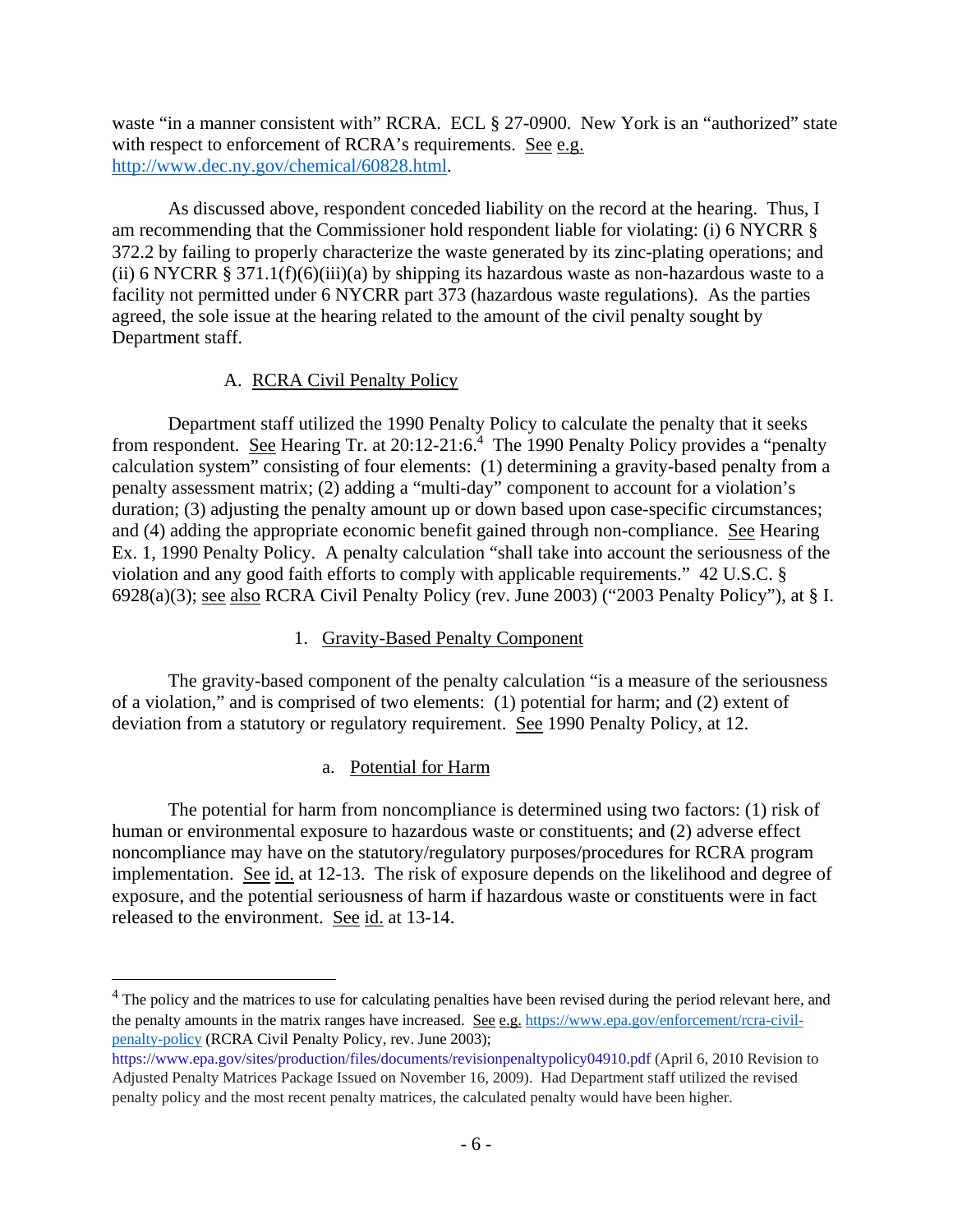In calculating the adverse effect on the regulatory program, enforcement staff is reminded that "all regulatory requirements are fundamental to the continued integrity of the RCRA program." Id. at 14. The policy provides examples of violations which may undermine RCRA's purposes, and "may have serious implications and merit substantial penalties." Id. at 14-15.

Following consideration of the above factors, staff determines the appropriate "category" of potential for harm for a given violation; that is, whether the potential for harm is "major," "moderate" or "minor." These categories reflect whether the violation may pose a substantial, significant or low risk of exposure, respectively, and/or whether the action may have a substantial, significant or small adverse effect on the statutory/regulatory purposes/procedures for implementing the RCRA program. See id. at 15-16.

## b. Extent of Deviation

This element of the gravity-based penalty component "relates to the degree to which the violation renders inoperative the requirement violated." Id. at 17. The policy contemplates a spectrum ranging from substantial compliance with a requirement to total disregard of the requirement. See id. As with the potential for harm element of the gravity-based penalty component of penalty calculation, the extent of deviation element can be categorized as "major," "moderate" or "minor." The "major" category applies to circumstances in which the violator deviates "to such an extent that most (or important aspects) of the requirements are not met resulting in substantial noncompliance." The "moderate" category applies where the violator "significantly deviates" from the requirements "but some of the requirements are implemented as intended." Finally, the "minor" category applies when the violator "deviates somewhat" from the requirements "but most (or all important aspects) of the requirements are met." Id.

The policy's "penalty assessment matrix" is comprised of two axes: (i) potential for harm, and (ii) extent of deviation, each containing categories of "major, moderate, minor." This results in a matrix of nine cells, each of which contains a penalty range based upon the gravitybased characterization of the violation in terms of each axis, e.g. major-major, major-moderate, major-minor, moderate-moderate, etc.

# 2. Multi-Day Penalty

The RCRA Penalty Policy also authorizes consideration of the duration of a violation as a factor in determining an appropriate civil penalty. Calculating the "multi-day component" of a civil penalty requires determining (i) that a violation has continued for more than one day; (ii) the length of time the violation continued; and (iii) whether a multi-day penalty is mandatory, presumed or discretionary. See id. at 22.

Whether a multi-day penalty is mandatory, presumed or discretionary depends on the gravity-based characterization of the violation. Thus, multi-day penalties are mandatory for days 2-180 with respect to violations designated major-major, major-moderate and minor major. See id. at 23. Multi-day penalties are presumed appropriate for days 2-180 with respect to violations designated major-minor, moderate-moderate, minor-major. See id. Multi-day penalties are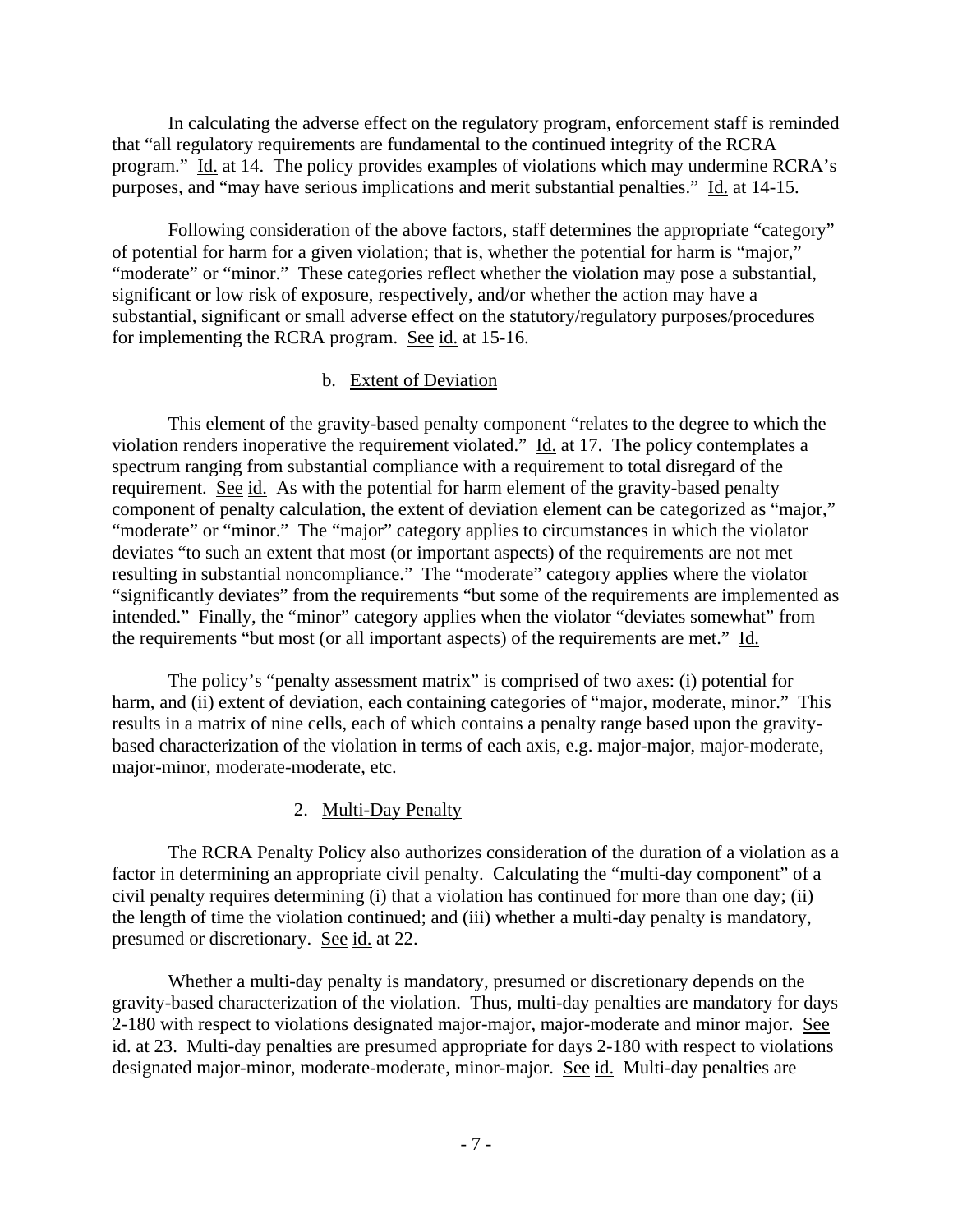discretionary with respect to all violations for days 181+, as well as with respect to violations designated moderate-minor, minor-moderate, minor-minor. See id.

Following a determination of whether a penalty is mandatory, presumed or discretionary, calculation of an appropriate penalty involves utilizing a multi-day matrix of minimum daily penalties, and multiplying the number of days of the violation by a dollar amount within the range of the appropriate cell in the matrix. See id. at 23-24.

# 3. Economic Benefit of Noncompliance

Penalty calculation under the 1990 Penalty Policy includes calculation of any economic benefit inuring to a violator because of noncompliance. The policy requires "recapture" of any significant economic benefit of noncompliance, to eliminate any economic incentive for noncompliance. See id. at 25. The policy authorizes agency personnel to forego including an economic benefit component where the amount is insignificant. See id. at 26.

## 4. Adjustment Factors

Penalties may be adjusted based upon factors such as degree of willfulness and/or negligence, history of noncompliance, ability to pay, and others. See id. at 30. The RCRA statute expressly requires consideration of any good faith efforts to comply with the applicable requirements. Id.; see 42 U.S.C. § 6928(a)(3) ("the Administrator shall take into account the seriousness of the violation and any good faith efforts to comply with applicable requirements"); see also 2003 Penalty Policy, at § I (same).

# a. Good Faith

The policy provides that a violator can manifest good faith "by promptly identifying and reporting noncompliance or instituting measures to remedy the violation before the Agency detects the violation." Id. at 33 (emphasis added). There is a presumption against a downward adjustment, however, if good faith efforts merely consist of coming into compliance after the regulatory agency detects the violations, "since the amount set in the gravity-based penalty component matrix assumes good faith efforts by a respondent to comply after [the agency] discovery of a violation." Id. Finally, a penalty may be adjusted downward where a respondent reasonably relied on written statements by the state or the EPA that an activity satisfied RCRA requirements, and it was later determined that the activity did not so comply. See id. at 34.

#### b. Degree of Willfulness and/or Negligence

Penalties may be adjusted upward based upon willfulness and/or negligence where, for example, a violation evidences heightened culpability, but is not sufficient to support criminal charges. See id. at 34. The policy also acknowledges, however, that "there may be instances where penalty mitigation may be justified based on the lack of willfulness and/or negligence," even though RCRA is a strict liability statute. Id.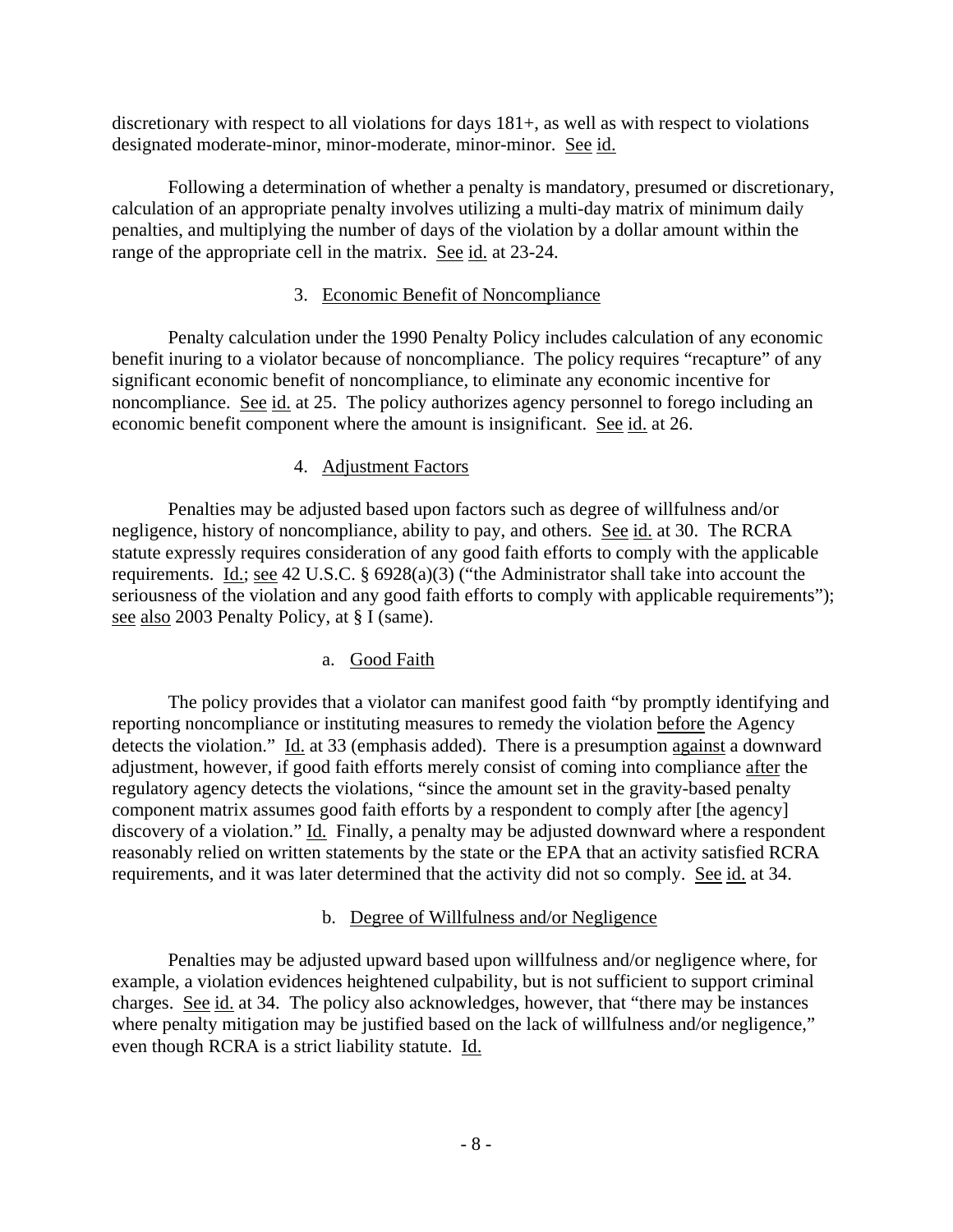## c. Ability to Pay

Ability of a violator to pay should be considered in determining an appropriate penalty. See id. at 36. The burden of demonstrating inability to pay rests on the respondent, "as it does with any mitigating circumstances." Id.

## B. ECL Penalty Provisions

In its complaint, Department staff cites two ECL provisions relating to the assessment of civil penalties in this matter. First, staff cites the ECL's general civil penalty provision which authorizes the imposition of a civil penalty of up to \$1,000 for each violation of any chapter, rule, regulation or order under the ECL, "[e]xcept as otherwise specifically provided elsewhere in this chapter." ECL § 71-4003; see also Complaint ¶ 8. Second, staff cites ECL § 71-2705, which authorizes the imposition of a civil penalty of up to \$37,500 for a first violation of ECL article 27, titles 9, 11 and 13, or any regulation promulgated pursuant thereto, and \$37,500 for each day during which such violation continues. See Complaint ¶ 9.

As stated above, the sole focus of the hearing was the amount of penalty sought by Department staff. The ECL provisions cited above were not mentioned during the hearing; rather, the testimony related to the civil penalty to be imposed under the EPA 1990 RCRA Civil Penalty Policy.<sup>5</sup>

# C. Civil Penalty in this Matter

 $\overline{a}$ 

Department staff seeks a civil penalty of \$44,500 in this matter. In order to reach that figure, regional staff applied the 1990 Penalty Policy in consultation with central office staff. See Hearing Tr. at 20:12-21:6, 26:20-27:4, 29:21-25, 40:23-41:3, 42:9-15, 44:15-21, 45:9-12. In sum, staff:

- determined that both elements of the gravity-based penalty component were "moderate;"
- calculated the penalty using \$250, the lowest penalty in the range of the "moderatemoderate" cell of the multi-day penalty matrix;
- multiplied that figure by 179, the number of days that staff determined the violation persisted, pursuant to the 1990 Penalty Policy; and
- made no upward or downward adjustments for good faith, willfulness/negligence, history of non-compliance, economic benefit or ability to pay.

Respondent argues that the penalty should be "no more than \$8,624.24," calculated as follows:

<sup>&</sup>lt;sup>5</sup> The federal RCRA statute provides for daily penalties of up to \$25,000 per day for each violation. <u>See</u> 42 U.S.C. § 6928(a)(3). Pursuant to the Federal Civil Penalties Inflation Adjustment Act of 1990, 28 U.S.C. § 2461 note, as amended by the Debt Collection Improvement Act of 1996, 31 U.S.C. § 3701 note, federal agencies were required to issue regulations adjusting penalty amounts for inflation. The amended RCRA regulations reflect different penalty amounts depending on the dates of violations. See 40 C.F.R. § 19.4, Table 1 (penalties under 42 U.S.C. § 6928(a)(3) range from \$27,500 to \$37,500 per violation for violations occurring after January 1997). This matter involves allegations of violations covering the period 1995-2015.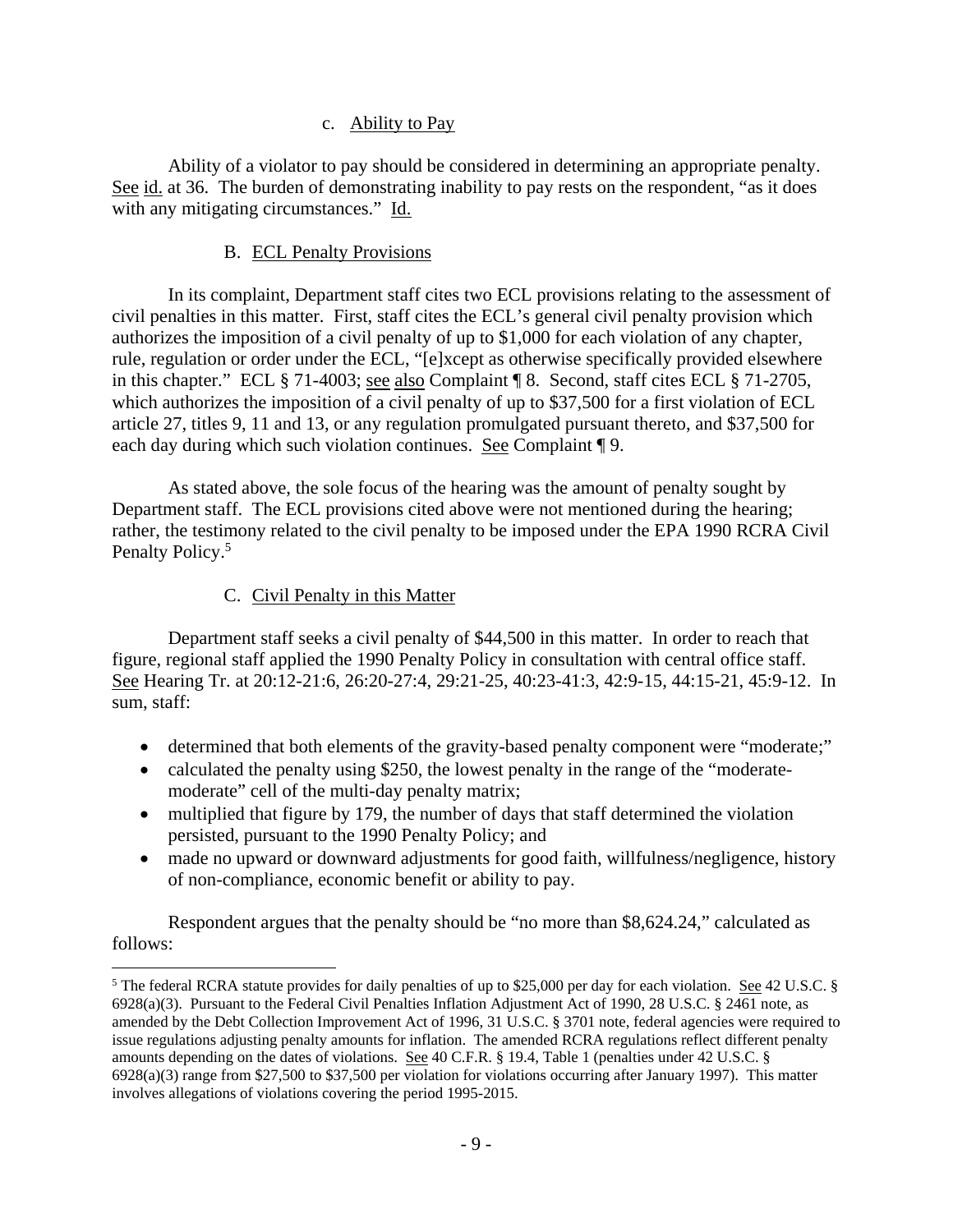- both elements of the gravity-based penalty component should be "minor;"
- using the "minor-minor" cell of the gravity-based matrix, as adjusted for inflation, a figure of \$814.09<sup>6</sup> for each violation;
- an economic benefit amount of \$527.88 per shipment should be applied;
- the violation here should not be considered a multi-day violation, but rather violations relating to four separate shipments, in 2011, 2012, 2013 and 2014;
- the total penalty should be \$2,156 per shipment (apparently \$2,156.06 [\$814.09 +  $$814.09 + $527.88] \times 4 = $8,624.24);$
- consideration should include good faith, lack of culpability or willfulness/negligence, and the financial status of the company.

See Hearing Tr. at 77:22-79:11.

# 1. Gravity-Based Penalty Component

Staff determined that both elements of this penalty component – potential for harm and extent of deviation – were "moderate." See Hearing Ex. 2 (Penalty Computation Worksheet); see also Hearing Tr. at 24:3-5. Respondent argues that both elements of the gravity-based penalty component should be "minor." See id. at 78:6-10. As discussed below, I find Department staff's determination to be reasonable.

# a. Potential for Harm

With respect to its determination that the "potential for harm" element is "moderate" under the 1990 Penalty Policy, staff explained as follows:

The amount of plating sludge disposed at a non-hazardous landfill was relatively small … but it MAY pose a significant risk of exposure of humans or other environmental receptors to chromium. The TCLP level of chromium in the waste from 1995 through January 2015 is not KNOWN to have been at a hazardous level, however TOTAL level of chromium was determined to be 1400ppm in 1995 (therefore TCLP may have been at ~70 mg/L). TCLP level of chromium in December 2015 was determined to be 24 mg/L (haz level is 5 mg/L).

Hearing Ex. 2 (caps in original); <u>see also</u> Hearing Tr. at 24:5-15; 27:25-28:12 (chromium amount in the waste was above regulatory limit; small quantity of waste disposed); id. at 55:10-17 (hazardous waste was disposed of at non-hazardous waste landfill).

Respondent asserts that the potential for harm should be characterized as "minor." The 1990 Penalty Policy defines a "minor" classification for the potential for harm element of the gravity-based penalty component as follows:

<sup>6</sup> Respondent cited no source for this figure.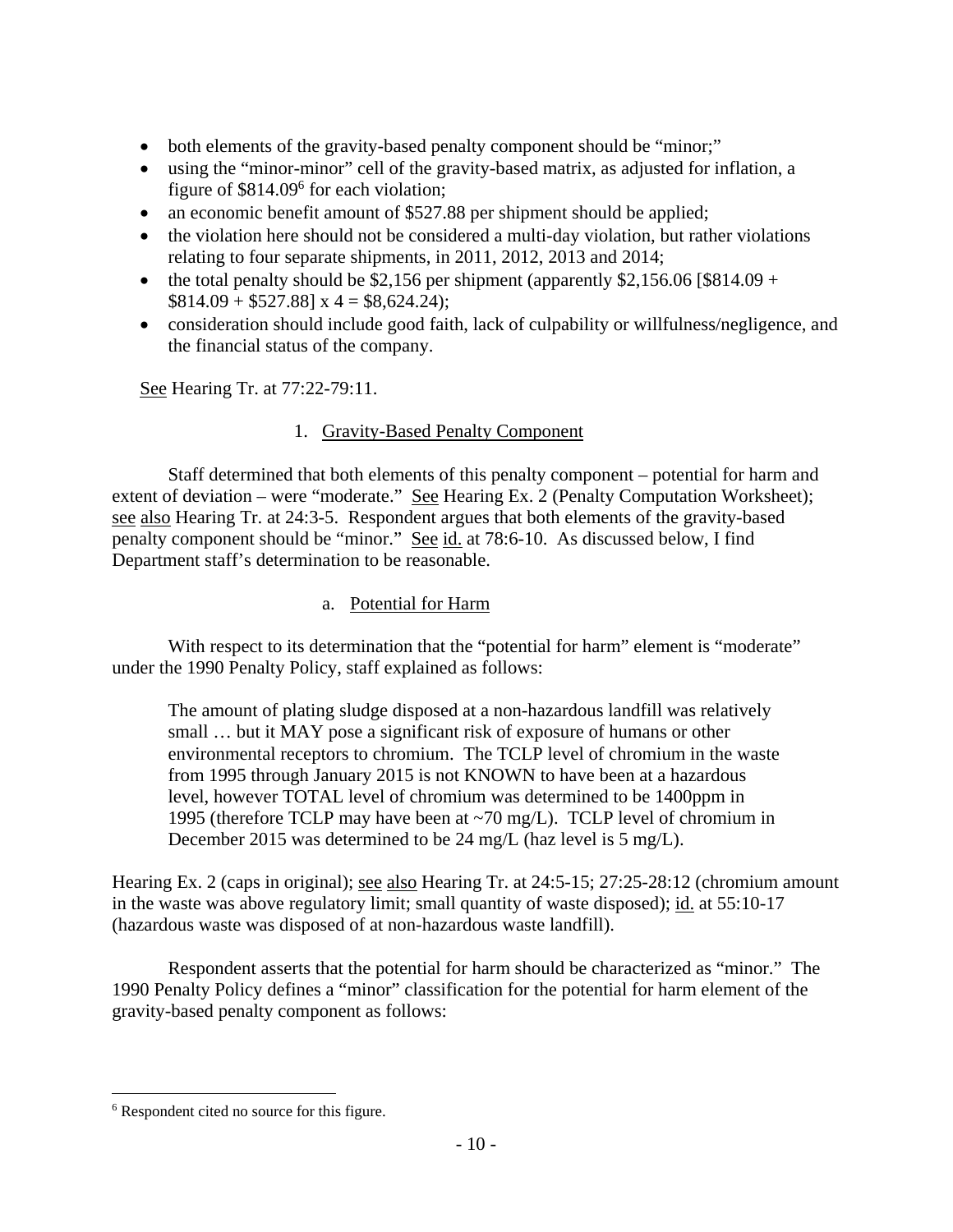MINOR (1) the violation poses or may pose a relatively low risk of exposure of humans or other environmental receptors to hazardous waste or constituents; and/or (2) the actions have or may have a small adverse effect on statutory or regulatory purposes or procedures for implementing the RCRA program.

1990 Penalty Policy, at 15-16. To support its position that the potential for harm element should be characterized as "minor," respondent elicited testimony on cross-examination that there is no evidence that respondent's waste caused any actual harm to humans or specific harm to the nonhazardous landfill to which the waste was sent or its surrounding environment. See Hearing Tr. at 49:3-14, 50:1-5.

 As the actual name of the element "potential for harm" implies, however, actual harm is not required for a determination that this element is "moderate" under the 1990 Penalty Policy. Assessing the potential for harm involves consideration of the probability of exposure. As the 1990 Penalty Policy states,

[w]here a violation involves the actual management of waste, a penalty should reflect the probability that the violation could have resulted in, or has resulted in a release of hazardous waste or constituents, or hazardous conditions creating a threat of exposure to hazardous waste or waste constituents.

1990 Penalty Policy at 13.

 $\overline{a}$ 

This case involves the actual management of waste, and respondent has conceded that, for many years, it actually sent hazardous waste for disposal at a landfill not authorized to receive such waste. I find reasonable Department staff's discretionary characterization of respondent's actual improper disposal of hazardous waste as "moderate" with respect to potential for harm.<sup>7</sup>

#### b. Extent of Deviation

 Staff determined that the "extent of deviation" element of the gravity-based penalty in this matter is "moderate," defined in the 1990 Penalty Policy as follows:

MODERATE: the violator significantly deviates from the requirements of the regulation or statute but some of the requirements are implemented as intended.

1990 Penalty Policy at 17. Staff explained its determination as follows:

The extent of deviation present in this violation is moderate because the generator did have Safety Kleen analyze the plating sludge in 1995, however, the results package from this analysis included a table showing TOTAL metal content values (rather than TCLP) for the sludge and a statement by Safety Kleen "Non-

<sup>&</sup>lt;sup>7</sup> Moreover, this case does not involve, for example, a mere paper violation. <u>See e.g.</u> 2003 Penalty Policy, at 16 (minor potential for harm where, for example, otherwise-complete and correct manifest forms contain typed name rather than required handwritten signature).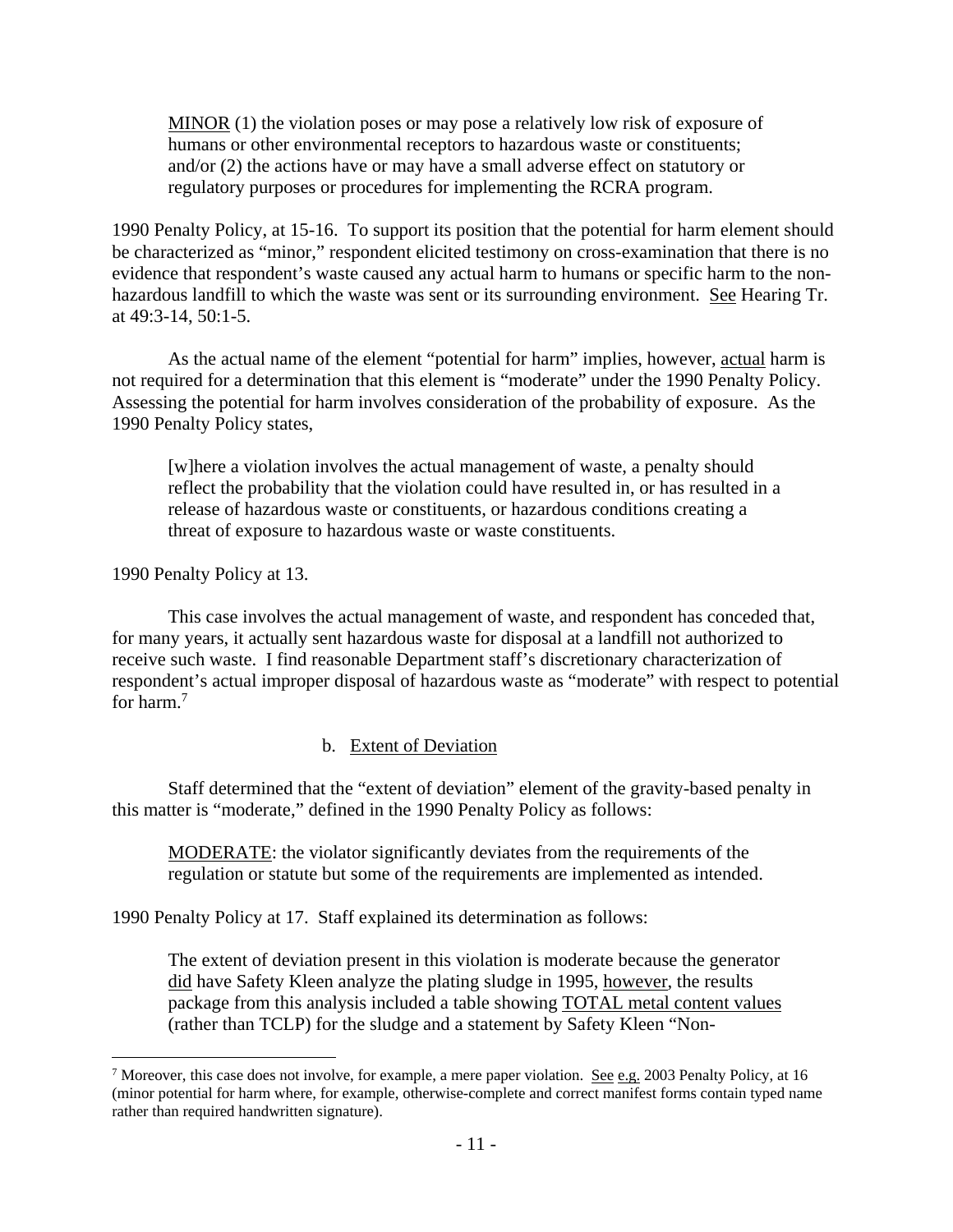hazardous per TCLP LIMS #9505995." TCLP values were not provided in 1995 nor available from Safety Kleen per recent request (in November 2015) by generator. Moderate was chosen because analysis was done but results were apparently interpreted incorrectly and generator is ultimately responsible for waste determination.

Hearing Ex. 2 (caps and underline in original); see also Hearing Tr. at 28:13-23 (although respondent did hire Safety-Kleen to test, and received the test, no TCLP analysis was provided to substantiate the claim that the waste was non-hazardous); id. at 43:17-25 (the "significant deviation" here warranting "moderate" classification was the incorrect determination that the waste was non-hazardous); id. at 52:7-14 (respondent must still abide by regulations and cannot use statement by Safety-Kleen that waste was non-hazardous as a reason for not disposing it properly).

 Respondent asserts that the extent of deviation element should be characterized as "minor." The 1990 Penalty Policy defines a "minor" extent of deviation element of the gravitybased penalty component as follows:

MINOR: the violator deviates somewhat from the regulatory or statutory requirements but most (or all important aspects) of the requirements are met.

1990 Penalty Policy, at 17. To support its position that the extent of deviation element should be characterized as "minor," respondent elicited testimony on cross-examination that respondent did send out the waste for testing, that it was tested and that the test results indicated that the waste was not hazardous per TCLP analysis. See Hearing Tr. at 43:4-20.

According to Department staff, the "significant deviation" in this matter included the fact that respondent's waste was mischaracterized, and that the hazardous waste was actually disposed of at a non-hazardous waste landfill. See Hearing Ex. 2; see also Hearing Tr. at 43:17- 25, 52:7-14. I find staff's discretionary determination on this element to be reasonable. In so finding, however, I note that the record reflects respondent's implementation of some of the requirements.

# 2. Multi-Day Penalty

Department staff determined that respondent mischaracterized its waste for twenty years, thus warranting the use of the multi-day penalty provisions of the 1990 Penalty Policy. Pursuant to the policy, multi-day penalties are "presumed" appropriate for days 2-180 with respect to violations designated, as in the present case, "moderate-moderate." See id. Thus, Department staff determined that the multi-day penalty here should be for 179 days. See Hearing Tr. at 30:4- 11.

Once it is determined that the penalty should be "multi-day," penalty calculation involves utilizing the "multi-day matrix of minimum daily penalties." See 1990 Penalty Policy at 24. The multi-day matrix provides a penalty range of \$250-\$1,600 for multi-day violations determined, as in the present case, to be "moderate-moderate." Id. Department staff chose the lowest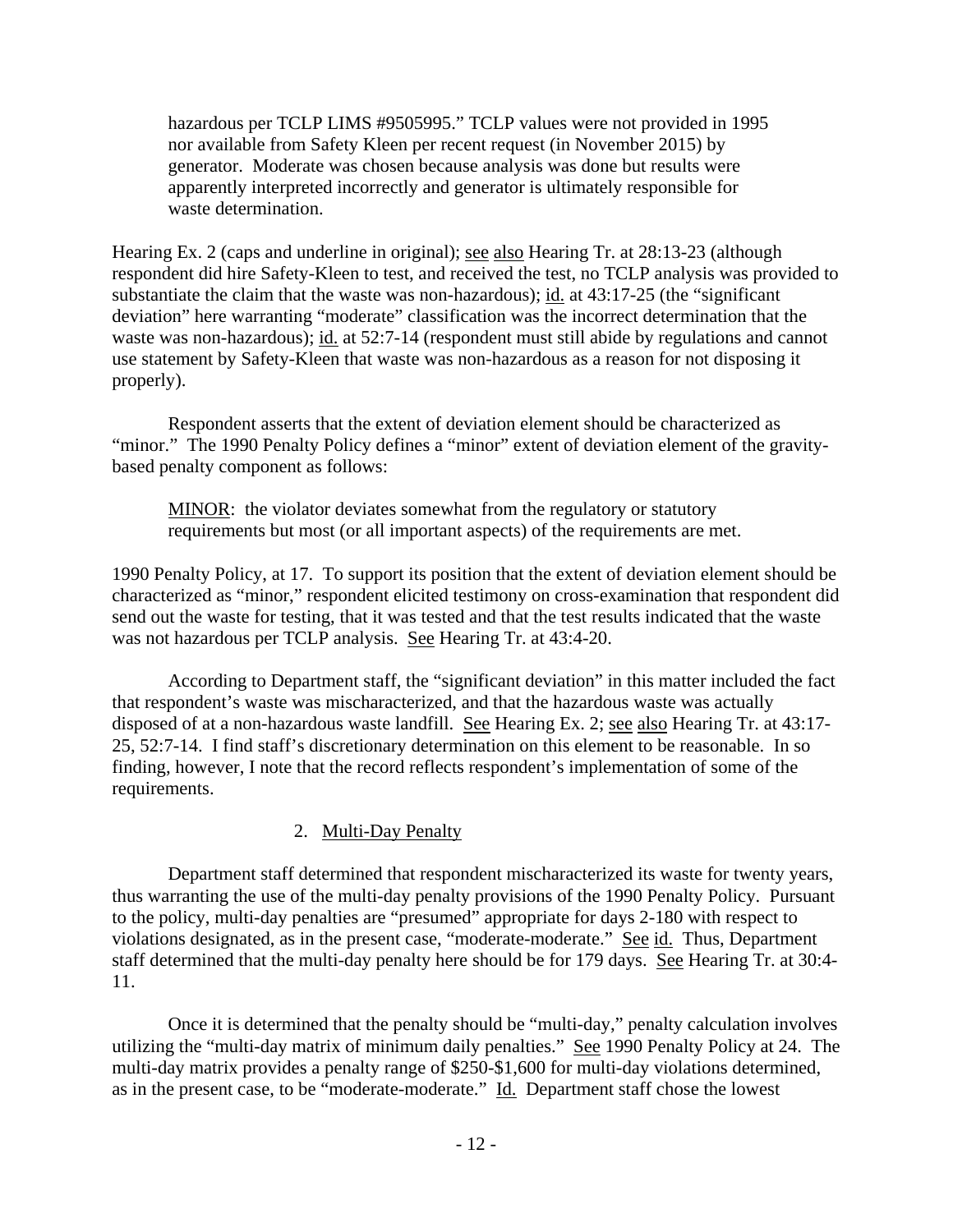amount in this penalty range  $-$  \$250 – to apply to the violations here at issue. See Hearing Ex. 2 (worksheet); see also Hearing Tr. at 26:9-19.

Staff's penalty calculation also involved "collapsing" respondent's two violations – failure to properly characterize waste and improper shipment of hazardous waste – into one violation, so that the total reflects only one penalty per day rather than two. Staff's rationale was that the second violation was the result of the first one. See Hearing Tr. at 27:6-24. Staff calculated the penalty as follows:  $$250 \times 179$  days, minus one day =  $$44,500$ . See Hearing Ex. 2.8

With respect to staff's multi-day violation determination, respondent's counsel stated at the hearing:

We don't believe that there's a basis for having this set up as a multi-day violation, that really would be more appropriate to have this as a single instance violations such as a violation for failure to properly classify the waste and at worst, up to four violations for each of the shipments in 2011, '12, '13 and '14.

Hearing Tr. at 78:10-16. On cross-examination, staff witness Emery agreed with respondent's counsel that staff could have used the "single day matrix," and imposed a penalty based upon two violations for each year, rather than the multi-day matrix. See Hearing Tr. at 45:15-46:21.

Respondent has provided no administrative or judicial precedent, or other legal authority, however, supporting the view that use of the multi-day penalty here was not authorized or was unreasonable. While a shipment of waste is a discrete event that begins and ends with each shipment, failure to properly characterize a waste continues for so long as the waste is not characterized properly. Thus, Department staff's application of the multi-day penalty to respondent's failure to properly characterize the waste, see Hearing Tr. at 30:4-11, was reasonable.

#### 3. Economic Benefit of Noncompliance

Department staff did not include in its requested penalty any amount reflecting the economic benefit enjoyed by respondent by failing to ship its waste as hazardous waste. See Hearing Ex. 2; see also Hearing Tr. at 39:5-7. The economic benefit in this case was approximately \$527, representing the differential in cost incurred in shipping the waste as hazardous rather than non-hazardous waste. See Hearing Tr. at 16:9-12 (\$527), 78:25-79:3 (\$527.88). Respondent included this amount in its calculation of an appropriate penalty.

<sup>&</sup>lt;sup>8</sup> The 2003 Penalty Policy allows for "compression" of penalties for related violations. See 2003 RCRA Penalty Policy at 21-22. The 2003 policy expressly states, however, that "failure to make a hazardous waste determination … should not be compressed because this requirement determines which wastestreams are subject to further regulation." Id. at 22 (citing 40 C.F.R. § 262.11 (the federal analogue to 6 NYCRR § 372.2(a)(2), the state regulation at issue here)) (emphasis added). Had Department staff not treated the two violations as one for purposes of calculating the requested penalty, the penalty figure would have doubled.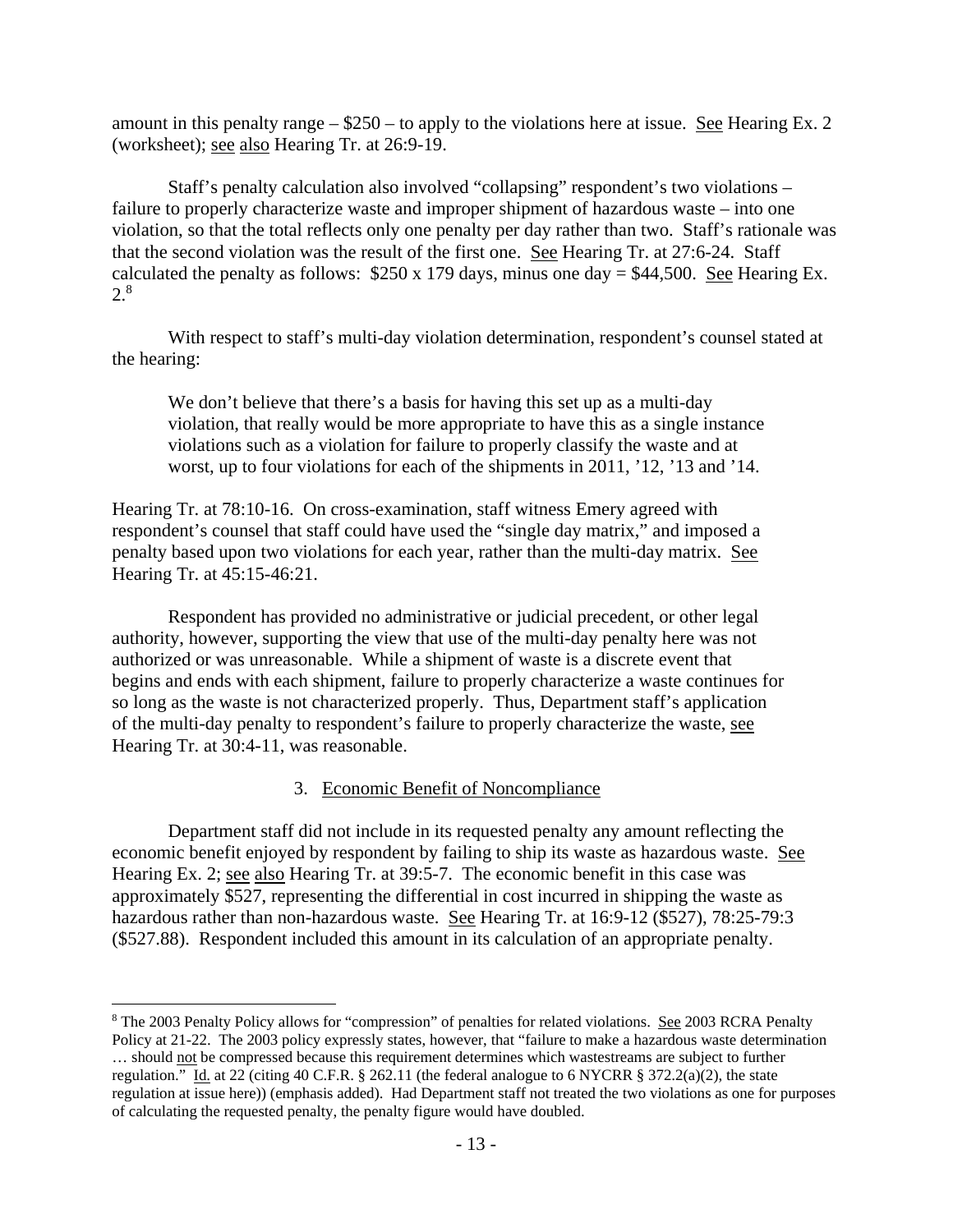#### 4. Adjustment Factors

Under the 1990 Penalty Policy, the total gravity-based penalty may be adjusted using factors such as history of noncompliance, ability to pay, degree of willfulness and/or negligence, and others. See id. at 30. The RCRA statute expressly requires consideration of any good faith efforts to comply with the applicable requirements. Id.; see 42 U.S.C.  $\S$  6928(a)(3); see also 2003 Penalty Policy, at § I. After calculating its total gravity-based penalty, Department staff did not make any adjustments based upon the factors identified above. See Hearing Tr. at 13:12-17, 30:12-22.

Respondent argued that the penalty should be adjusted downward using some of the factors mentioned above, and submitted exhibits and testimony to support a claim that respondent lacks the ability to pay. Each of these issues is addressed below.

#### a. History of Noncompliance

Department staff did not adjust its requested penalty based upon a history of noncompliance. Hearing Tr. at 30:20-31:1. Staff witness Emery testified on cross-examination that there was no upward adjustment for this factor "because there [were] no prior violations at the facility." Id. at 39:7-25.

#### b. Ability to Pay

Ability of a violator to pay should be considered in determining an appropriate penalty. See 1990 Penalty Policy at 36. The burden of demonstrating inability to pay rests on the respondent, "as it does with any mitigating circumstances." Id.

Respondent is an active business corporation in New York, see Finding of Fact No. 1. Respondent's Form 1120S tax returns for the tax years 2014, 2015 and 2106, and a Financial Statement/Corporation form verified by respondent's president Gregg Shear on April 28, 2017, were entered into evidence. See Hearing Exs. R5, R6, R7, R8, respectively. According to Mr. Shear, respondent is in "significantly worse" financial shape now than in 2014. See Hearing Tr. at 65:18-25. Mr. Shear testified that, based upon the tax returns in evidence, respondent's gross sales are down approximately 25%, and its gross profit is down by more than 35%. See id. at 67:2-6. Mr. Shear testified that respondent has an outstanding loan with a current balance of approximately \$50,000 that is "almost paid off." Id. at 74:15-75:6

The documents also reflect that respondent owns stock in the "Snap On" company which, according to respondent's 2016 tax return, was worth \$173,204 at the end of that tax year. See Hearing Exhibit R7 at Schedule L, Other Investments.<sup>9</sup> Respondent owns 500 shares of the company, see Hearing Ex. R8 at 4, and respondent's president testified that respondent could sell more of the stock. See Hearing Tr. at 75:7-15. Nothing in the record suggests that this asset has been pledged as collateral or is otherwise subject to a claim by a creditor of respondent.

<sup>&</sup>lt;sup>9</sup> This figure represents the value of the Snap On stock remaining after respondent sold approximately \$100,000 worth of the stock in 2016. See Hearing Tr. at 66:21-24; see also Hearing Ex. R7 at Schedule L (value of Snap On investment was \$270,027 at beginning of tax year, and \$173,204 at end of tax year).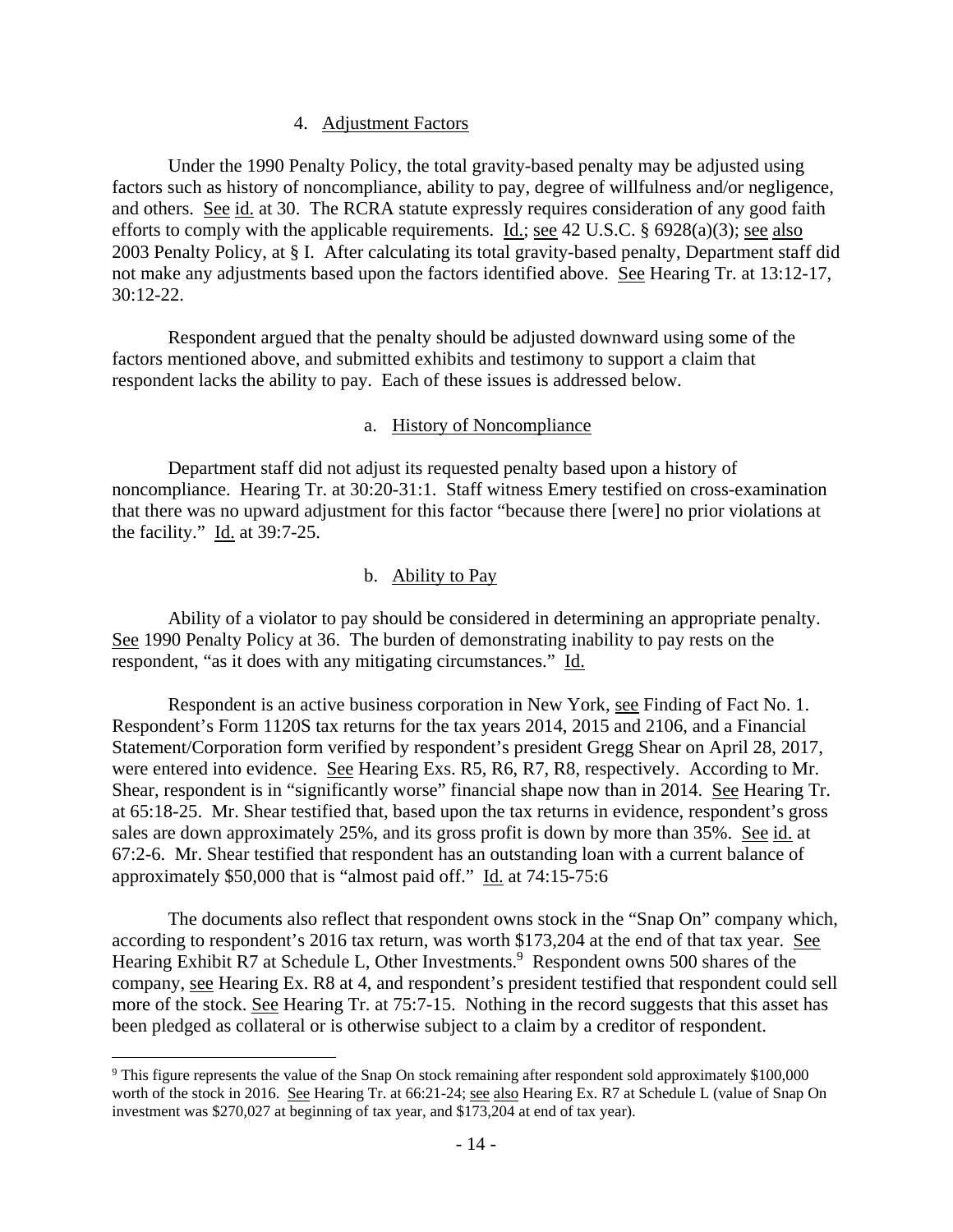Respondent also owns the real property at which the manufacturing facility is located, and the manufacturing machinery in the building on the property. See Hearing Ex. R8 at 6. This property is not subject to any encumbrances, including mortgages and liens, "other than the usual utility easements." Id. at 7. Finally, respondent is not a party in any pending lawsuit. See id. at 8.

Thus, the record does not support respondent's position that it is unable to pay the civil penalty sought by Department staff. Its own documents establish that respondent's property and facility are owned outright, without encumbrance, and that respondent has 500 shares of stock valued (as of the end of the 2016 tax year) at approximately \$173,000.

## c. Good Faith and Willfulness/Negligence

Both the statute and penalty policy require that a respondent's good faith be considered in establishing an appropriate penalty. The policy provides that a violator can manifest good faith "by promptly identifying and reporting noncompliance or instituting measures to remedy the violation before the Agency detects the violation." 1990 Penalty Policy at 33 (emphasis added).

There is a presumption against a downward adjustment, however, if good faith efforts merely consist of coming into compliance after the regulatory agency detects the violations, "since the amount set in the gravity-based penalty component matrix assumes good faith efforts by a respondent to comply after [the agency] discovery of a violation." Id. Finally, a penalty may be adjusted downward where a respondent reasonably relied on written statements by the state or the EPA that an activity satisfied RCRA requirements, and it was later determined that the activity did not so comply. See id. at 34.

Penalties may be adjusted upward based upon willfulness and/or negligence where, for example, a violation evidences heightened culpability, but not sufficient to support criminal charges. See id. at 34. The policy also acknowledges, however, that "there may be instances where penalty mitigation may be justified based on the lack of willfulness and/or negligence," even though RCRA is a strict liability statute. Id.

In this matter, the parties agree to the following facts:

- In 1995, respondent contracted with Safety-Kleen to test the filter press sludge generated by respondent's operations, to determine whether it should be characterized as hazardous waste and be disposed of accordingly, see Finding of Fact No. 5, and record citations therein;
- Safety-Kleen analyzed the sludge, and provided a total metals analysis with a December 11, 1995 letter that stated "Hazardous Waste Class: None," see Finding of Fact No. 6, and record citations therein; $^{10}$

 $10$  Neither party sought to introduce a December 11, 1995 letter into evidence, but both parties admit to the letter's existence and the contents discussed herein.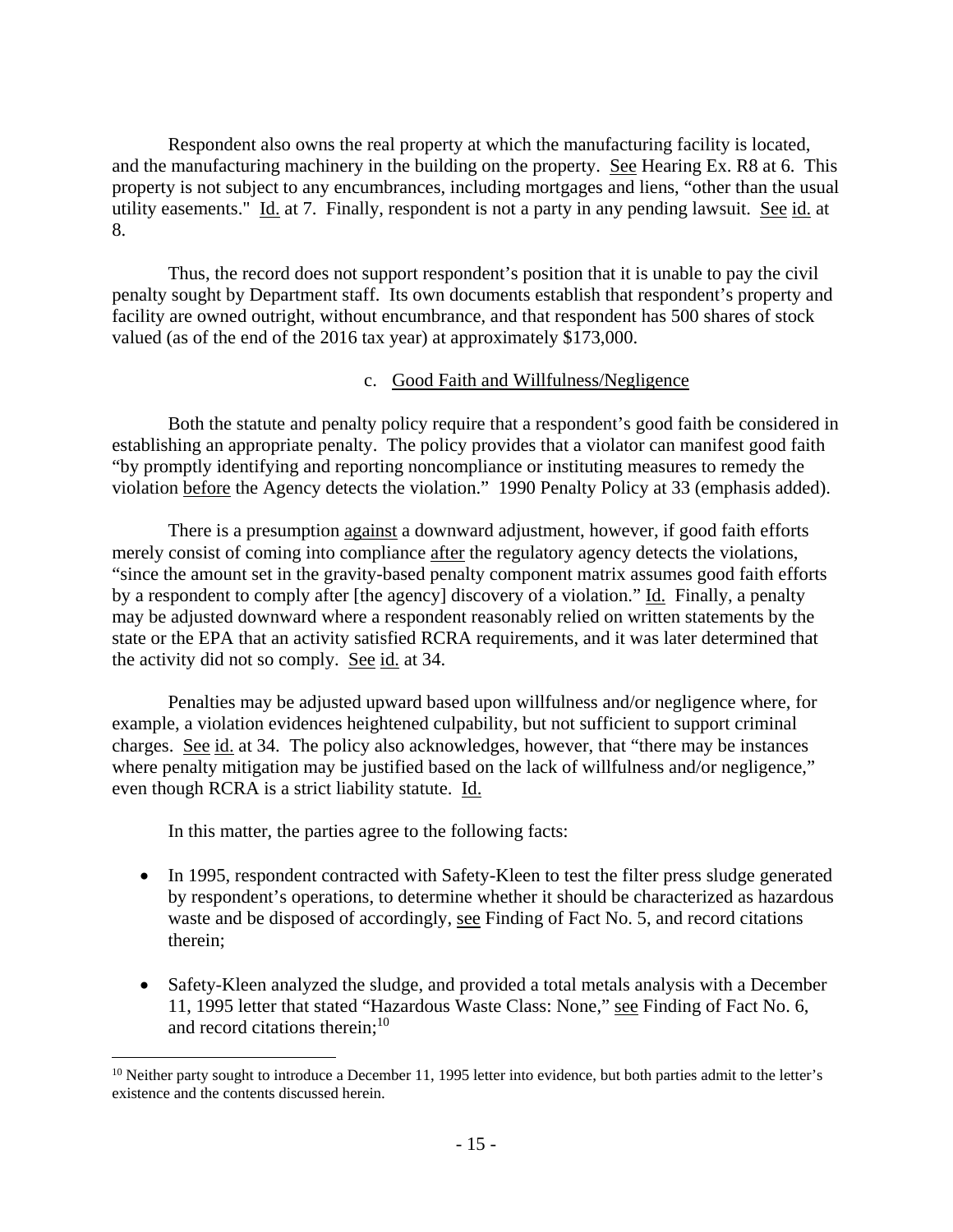- Safety-Kleen also provided a "Waste Prequalification Evaluation form" that stated the waste sludge was "non-hazardous per TCLP [Toxicity Characteristic Leachate Procedure] LIMS #9505995," see Finding of Fact No. 7, and record citations therein.
- Respondent relied upon Safety-Kleen's representations as to the character of the waste, and there was no basis for respondent to question the analysis, see Finding of Fact No. 8, and record citations therein.

The record contains no evidence that, notwithstanding Safety-Kleen's representations that the waste was non-hazardous pursuant to a TCLP analysis, respondent knew that the waste was hazardous. Nor does the record establish that respondent was under a duty to re-test the waste after 1995; for example, the record does not reflect, and staff did not allege, that respondent's operations changed after 1995 so that respondent was obligated to re-test the waste. See e.g. Complaint ¶ 22 (respondent's manufacturing processes have remained substantially the same since 1995).

Moreover, staff witness Emery agreed that respondent took reasonable precautions against the events constituting the violation, and that this fact could justify penalty mitigation under the RCRA policy, such as a decrease in penalty based upon respondent's good faith. See Hearing Tr. at 46:23-47:18.

Thus, the facts here do reflect respondent's lack of willfulness and its good faith efforts to comply with the law. Respondent took reasonable precautions to avoid a violation: it hired a company to test the waste, received the results, and acted on the results. Moreover, respondent had the waste re-tested as soon as the Department requested, agreed to ship no waste until the test results were received and, upon receipt of the test results, immediately began shipping its waste as hazardous waste.

 Department staff's requested penalty reflects an acknowledgment of respondent's good faith, and is significantly lower than a penalty that could have been sought. For example, staff chose the lowest minimum daily penalty in the multi-day matrix for "moderate-moderate" violations, \$250. The potential penalty range in that matrix cell was \$250-\$1,600. Had staff utilized the maximum amount in that matrix cell, and otherwise conducted the same calculation (179 days x \$1,600 minus one day), the penalty would have been \$284,800.

 Moreover, staff collapsed the two violations per day into one. Had staff not collapsed the violations, the penalty would have been doubled: \$89,000 (using \$250 per violation) or \$569,600 (using \$1,600 per violation).

 Respondent also argues that use of the multi-day penalty matrix (and hence the multiplication of the amount in the matrix by 179 days) was not appropriate. Respondent argues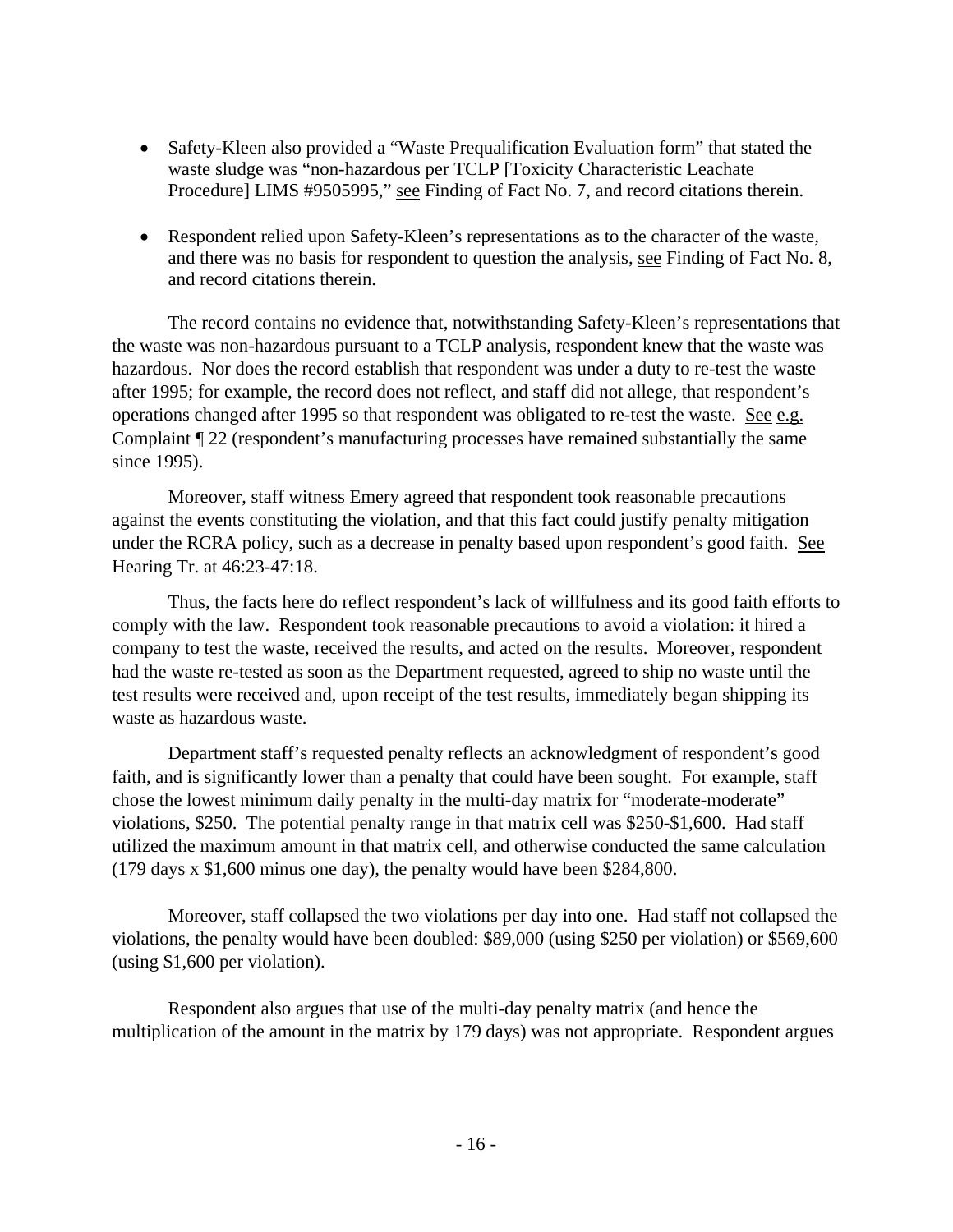that, using a five year look back period,<sup>11</sup> the violations occurred only four distinct times – 2011, 2012, 2013 and 2014. See Hearing Tr. at 78:10-16. Department staff points out, however, that the "moderate-moderate" cell of the gravity-based matrix contains a penalty range of \$5,000- \$7,999 per violation. See Hearing Tr. at 52:17-53:9; see also 1990 Penalty Policy at 19. Thus, had staff utilized the gravity-based matrix, the penalty for the eight violations (four years of two violations each) could have ranged from \$40,000 to \$63,992.

 Department staff also did not use the most recent penalty policy matrix to calculate its penalty. See Revision to Adjusted Penalty Policy Matrices Package Issued on November 16, 2009, at Attachment B, https://www.epa.gov/enforcement/revision-adjusted-penalty-policymatrices-package-issued-november-16-2009. Under the 2009 revised multi-day penalty matrix, a "moderate-moderate" violation is subject to a range of \$360-\$2,230, higher than the same type of violation under the 1990 Penalty Policy. Similarly, the "moderate-moderate" range under the gravity-based penalty matrix in the revised matrix is higher than in the 1990 Penalty Policy. See id. ("moderate-moderate" range \$7,090-\$11,330). Even utilizing the lowest penalties in the ranges from either revised matrix would have significantly increased the penalty amount sought here.

 Department staff also did not increase the penalty by the amount of economic benefit to respondent of the violation, even though respondent conceded that it saved approximately \$527 for each shipment. See Hearing Tr. at 17:3-10, 78:25-79:2. Finally, according to respondent's counsel, Department staff did not adjust its penalty amount for inflation. See Hearing Tr. at 78:22-25.

The 2003 Penalty Policy also provides for downward adjustments of up to ten percent of the gravity-based and multi-day penalty where "the violator demonstrates a highly cooperative attitude throughout the compliance inspection and enforcement process." 2003 Penalty Policy, at 12. Such adjustment, however, is "only appropriate to apply in the context of settling a penalty claim," and "[i]t is therefore contemplated that decisionmakers in administrative proceedings would not adjust penalty amounts downward based upon their assessment" of this or other "settlement only" factors. Id.; see also id. at 35 ("only Agency enforcement personnel, as distinct from an administrative law judge charged with determining an appropriate RCRA

2003 Penalty Policy, at 21.

<sup>&</sup>lt;sup>11</sup> Both parties discussed a "look back" period, but neither party provided the source for this concept, and it is not included in staff's penalty calculation worksheet. See Hearing Tr. 53:12-15, 78:10-16; see also Hearing Ex. 2. Although not mentioned in the 1990 Penalty Policy utilized by staff, the 2003 Penalty Policy states:

Enforcement personnel are counseled to only calculate penalties for those violations that have occurred within five years of the date of the complaint. Therefore, generally, penalties should not be calculated for one-time violations occurring more than five years before the date the complaint is to be filed and for continuing violations ending more than five years before the date the complaint is to be filed.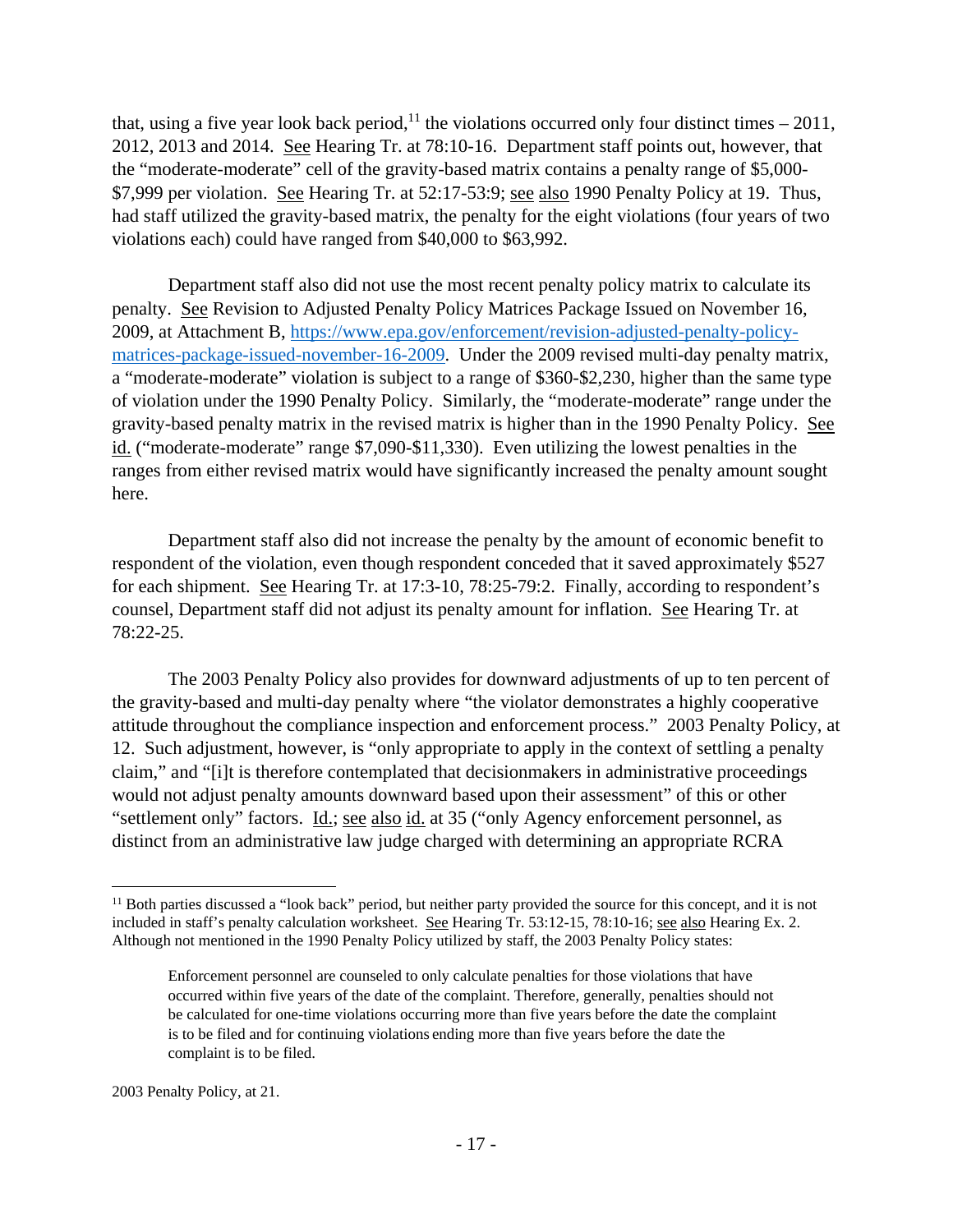penalty," should consider downward adjustment because of respondent's cooperative attitude, because factor only relevant in settlement context). According to the policy, this adjustment factor "further reinforces the concept that respondents face a significant risk of higher penalties in litigation than in settlement." Id. at 41.

At the hearing, staff stated that numerous attempts ("dozens of interactions") were made to obtain from respondent financial information to support respondent's claimed inability to pay, but the financial information was not provided to staff until just a few days before the hearing. See Hearing Tr. at 6:8-24. Respondent's president testified that there was "[n]o particularly good reason" that respondent delayed providing this information to Department staff, and that it just "fell through the cracks." Id. at 70:20-71:12.

Given the foregoing, I find that Department staff's requested penalty of \$44,500 is authorized and appropriate. Such penalty is far below the statutory maximum, see e.g. ECL  $\S$ 71-2705 (\$37,500 per violation and \$37,500 for each day violation continues), and below the maximum allowable under the penalty range in the matrix utilized by staff. The penalty was calculated utilizing the lowest penalty amount allowed in the "moderate-moderate" matrix cell from the 1990 Penalty Policy. The calculation did not utilize the most recent RCRA penalty policy and higher penalty matrix figures. The violations were collapsed from two violations to one for purposes of penalty calculation. The calculation did not include any upward adjustment for economic benefit, and was not adjusted for inflation.

#### IV. Recommendations

Based on the foregoing, I recommend that the Commissioner issue an order:

- A. Holding that respondent Hydramec, Inc. violated:
	- 1. 6 NYCRR § 372.2 from 1995 to 2015 by failing to properly characterize its waste; and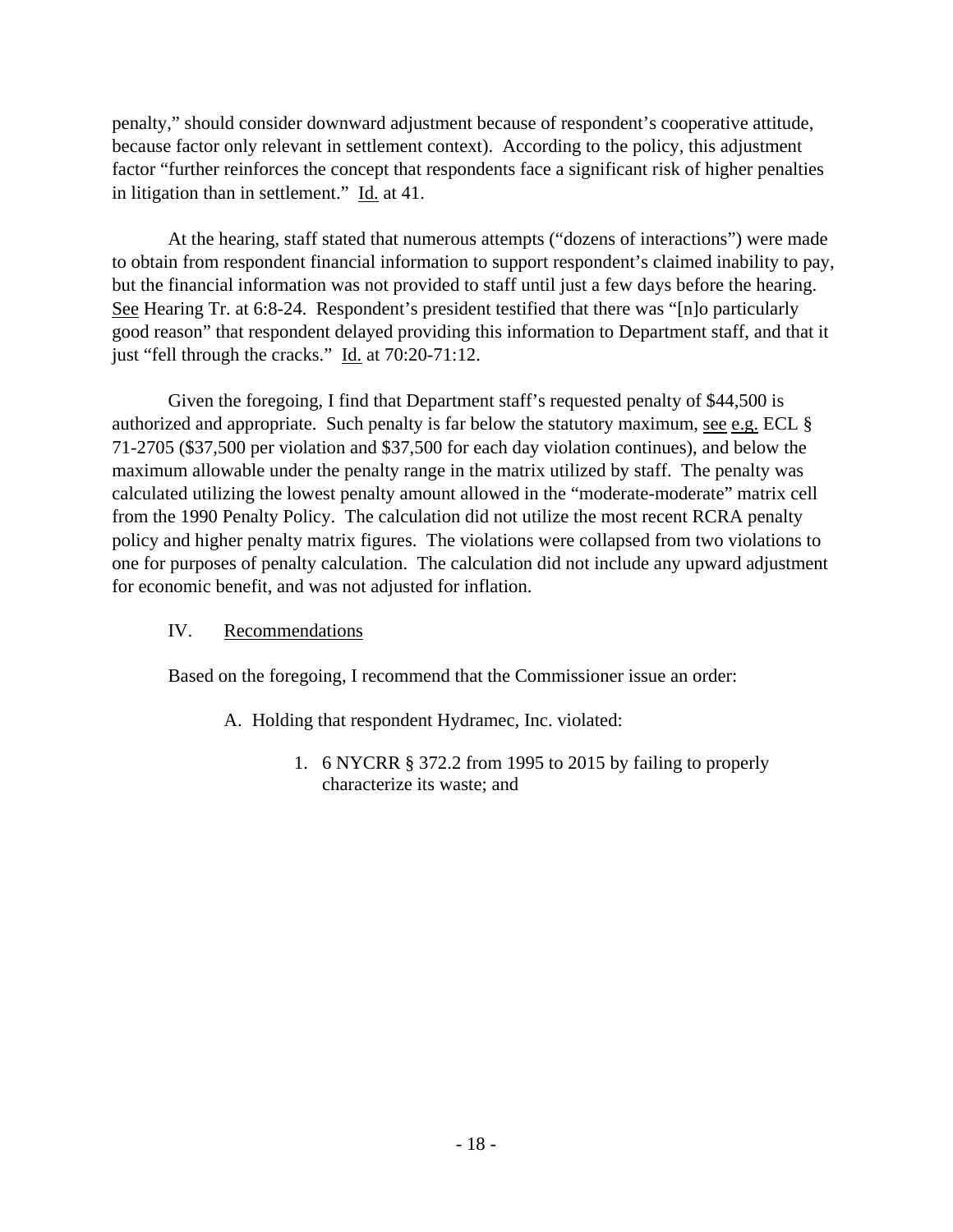- 2. 6 NYCRR § 371.1(f)(6)(iii)(a) by shipping hazardous waste as nonhazardous waste to a facility not permitted to accept hazardous waste.
- B. Directing respondent Hydramec, Inc. to pay a civil penalty in the amount of forty-four thousand five hundred dollars  $(\$44,500)$ .<sup>12</sup>

 $/\mathrm{s}/$ 

D. Scott Bassinson Administrative Law Judge

Dated: July 19, 2017 Albany, New York

 $12$  Department staff also requests that the Commissioner's order direct respondent "to ensure that all future shipments of filter press sludge are properly characterized and shipped." Because respondent is already required to comply with applicable law concerning characterization and shipment of waste, staff's request is unnecessary. See e.g. Matter of Lopatowski, Order of the Commissioner, June 11, 2015, at 3.